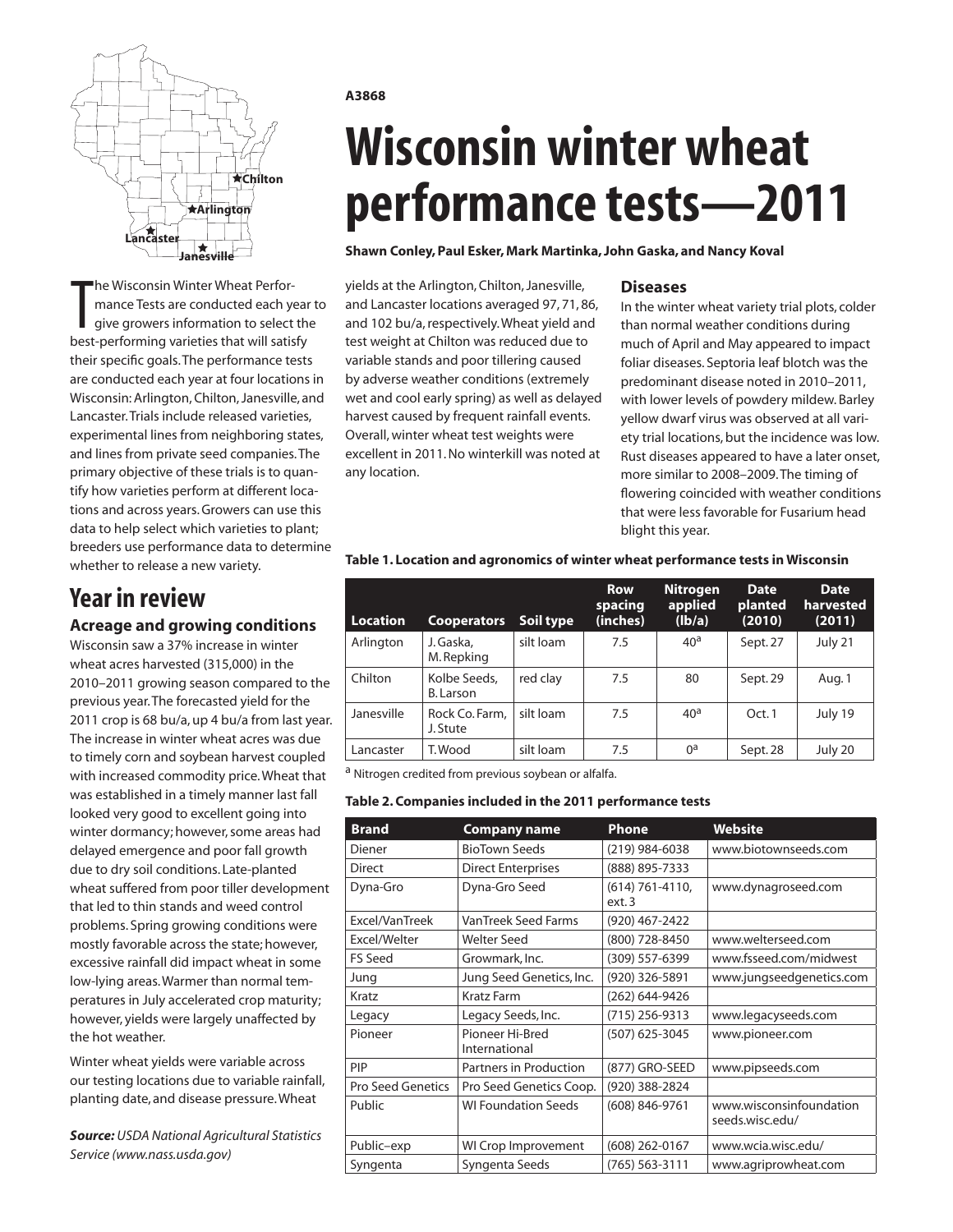# **Using this data to select top-yielding varieties**

As with any crop, variety selection is the most important factor to consider in maximizing winter wheat yield and profitability. When choosing a winter wheat variety, several factors must be considered. These include winter survival, insect and disease resistance, heading date, lodging, test weight, and most importantly, yield. Since no variety is ideal for every location, it is important to understand the crop environment and pest complex that affects your specific region to maximize yield.

**Yield** is based on the genetic potential and environmental conditions in which the crop is grown. Therefore, by diversifying the genetic pool that is planted, a grower can hedge against crop failure. Select those varieties that perform well not only in your area but also across experimental sites and years. This will increase the likelihood that, given next year's environment (which you cannot control), the variety you select will perform well. (Table 5 gives an overview of yields across all locations.)

**Test weight** is also an important factor to consider when selecting a variety. The minimum test weight to be considered a U.S. #2 soft red winter wheat is 58 lb/bu. Wheat at lower test weights will be discounted. Both environment and pests may greatly affect test weight; therefore, selecting a variety that has a high test weight potential in your region is critical to maximizing economic gain.

### **Table 3. Disease severity scale for assessing foliar wheat diseases**

| <b>Severity</b><br>rating | Leaf     | Leaf area<br>covered |
|---------------------------|----------|----------------------|
| 10                        | Flag     | >15%                 |
| 9                         | Flag     | $5 - 15%$            |
| 8                         | Flag     | $1 - 5%$             |
| 7                         | Flag-1   | >15%                 |
| 6                         | Flag-1   | $5 - 15%$            |
| 5                         | Flag-1   | $1 - 5%$             |
| 4                         | Flag-2   | >15%                 |
| 3                         | Flag-2   | 5-15%                |
| 2                         | Flag-2   | $1 - 5%$             |
| 1                         | $Flag-3$ | $>1\%$               |
|                           | any      | $< 1\%$              |

Select a variety that has the specific **insect and disease resistance** characteristics that fit your needs. By selecting varieties with the appropriate level of resistance, crop yield loss may be either reduced or avoided without the need of pesticides. Careful management of resistant cultivars through crop and variety rotation is required to ensure that these characteristics are not lost.

**Crop height** and **lodging potential** are also important varietal characteristics that may be affected by your cropping system. If the wheat crop is intended for grain only, it may be important to select a variety that is short in stature and has a low potential for lodging. This may decrease yield loss due to crop spoilage and harvest loss as well as increase harvesting rate. However, if the wheat crop is to be used as silage or is to be harvested as both grain and straw, then selecting a taller variety may be warranted.

### **Data presentation**

- **Yield:** Listed in tables 5–9. Data for both 2010 and 2011 are provided if the variety was entered in the 2010 trials. The 2-year mean yield is calculated using location means as replications.
- **Least significant difference:** Variations in yield and other characteristics occur because of variability in soil and other growing conditions that lower the precision of the results. Statistical analysis makes it possible to determine, with known probabilities of error, whether a difference is real or whether it may have occurred by chance.

Growers can use the appropriate least significant difference (LSD) value at the bottom of the tables to determine true statistical differences. Where the difference between two selected varieties within a column is equal to or greater than the LSD value at the bottom of the column, there is a real difference between the two varieties in nine out of ten instances. If the difference is less than the LSD value, there may still be a real difference, but the experiment has produced no evidence of it.

### **Experimental procedures**

#### **At planting**

**Site details:** Summarized in table 1.

- **Seedbed preparation: Conventional and** conservation tillage methods.
- **Seeding rate:** 1.5 million viable seeds per acre.

**Seed treatments:** Identified in table 4.

- **Fertilizer and herbicides:** Nitrogen was applied in spring according to UW-Extension recommendations. Phosphorus and potassium were applied as indicated by soil tests. Herbicides were applied for weed control as necessary.
- **Planting:** A grain drill with cone units was used to plant nine-row plots, 25 feet in length. To account for field variability and for statistical analysis, each variety was grown in four separate plots (replicates) in a randomized complete block design at each location.

#### **Midseason**

**Diseases:** Foliar disease assessments were made at all trial locations during June at Feekes growth stage 10.5.1 (beginning flowering). Assessments were made in the field on five stems per plot. A 0 to 10 scale was used to quantify foliar disease incidence and severity according to the procedures published by Lipps and Madden in 1989 (see table 3). Fusarium head blight ratings were not obtained given the low incidence of this disease in 2010–2011 in our trials.

#### **Harvest**

- **Yield:** The center seven rows of each plot were harvested with a self-propelled combine. Grain was weighed and moisture and test weight were determined in the field using electronic equipment on the plot harvester. Yield is reported as bu/a (60 lb/bu) at 13% moisture content.
- **Lodging:** Scores are based on the Belgian Lodging System ( $0 =$  none,  $9 =$  severe).

*Adapted from: P.E. Lipps and L.V. Madden. 1989. Assessment of methods of determining powdery mildew severity in relation to grain yield of winter wheat cultivars in Ohio. Phytopathology 79:462–470.*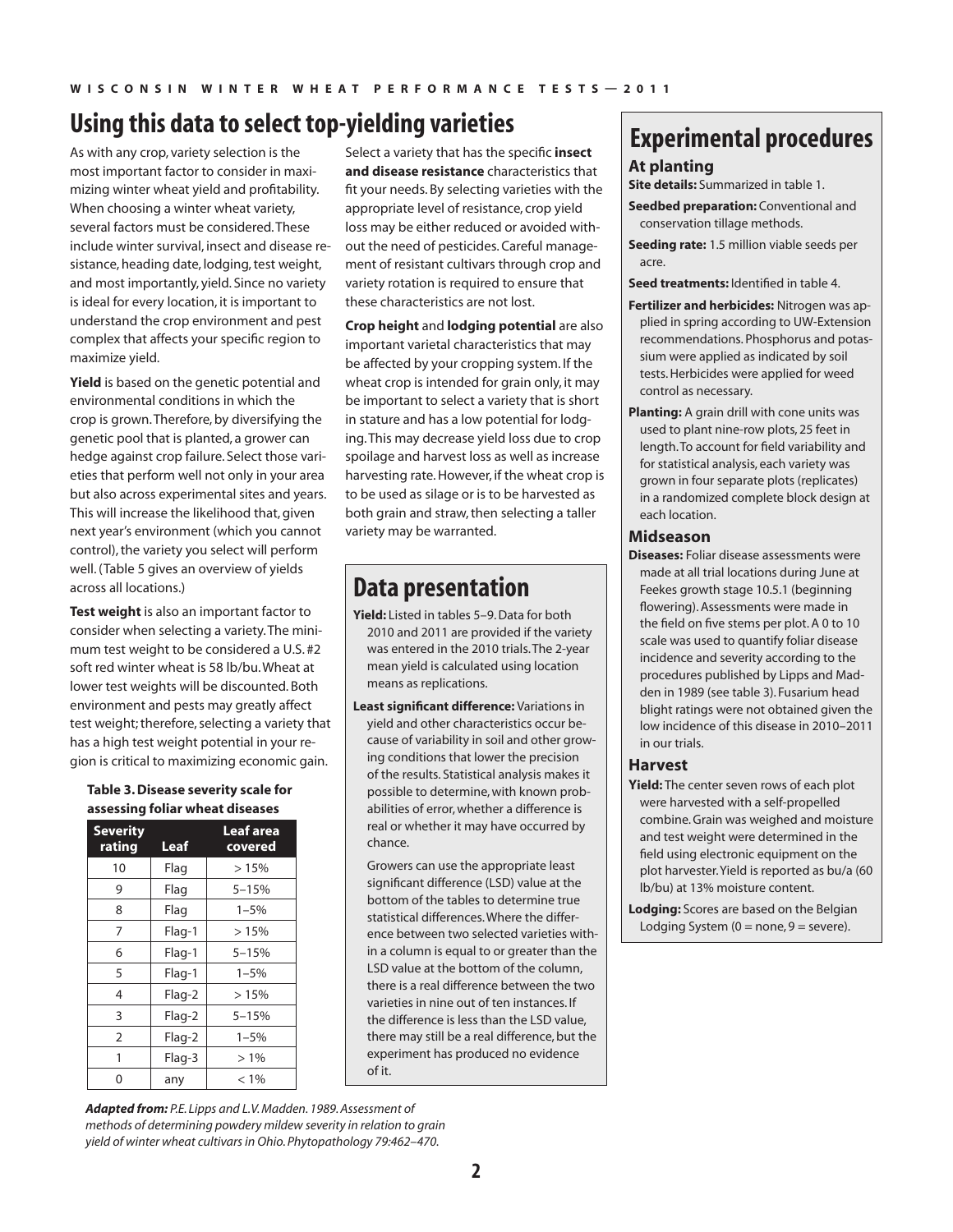#### **Table 4. Wheat seed treatment(s) applied to entered varieties**

| <b>Brand</b>          | <b>Variety</b>   | <b>Seed treatments</b>                | <b>Brand</b>          | <b>Variety</b>     | <b>Seed treatments</b>        |
|-----------------------|------------------|---------------------------------------|-----------------------|--------------------|-------------------------------|
| <b>Public</b>         | Hopewell         | Rancona, Metalaxyl, Macho             | <b>Pioneer</b>        | 25R30              | Dividend Extreme, Gaucho      |
|                       | Kaskaskia        | Rancona, Metalaxyl, Macho             |                       | 25R34              | Dividend Extreme, Gaucho      |
|                       | Milton           | Raxil, Thiram, Nitro                  |                       | 25R39              | Dividend Extreme, Gaucho      |
|                       | <b>Red Devil</b> | Rancona, Metalaxyl, Macho             |                       | 25R40              | Dividend Extreme, Gaucho      |
|                       | <b>Red Ruby</b>  | Rancona, Metalaxyl, Macho             |                       | 25R47              | Dividend Extreme, Gaucho      |
|                       | Sunburst         | Rancona, Metalaxyl, Macho             | <b>PIP</b>            | 702                | Charter                       |
|                       | Truman           | Rancona, Metalaxyl, Macho             |                       | 716                | Charter                       |
| Public-exp            | IL 01-11934      | Rancona, Metalaxyl, Macho             |                       | 717                | Charter                       |
|                       | IL 06-14325      | Rancona, Metalaxyl, Macho             |                       | 719                | Charter                       |
|                       | IL 07-20743      | Rancona, Metalaxyl, Macho             |                       | 723                | Charter                       |
| <b>Diener</b>         | D 487 W          | Dividend Extreme                      |                       | 728                | Charter                       |
|                       | D 492 W          | Dividend Extreme                      |                       | 729                | Charter                       |
|                       | D 498 W          | Dividend Extreme                      |                       | 730                | Charter                       |
|                       | D 508 W          | Dividend Extreme                      |                       | 731                | Charter                       |
|                       | DXW4             | Dividend Extreme                      |                       | 736                | Charter                       |
| <b>Direct</b>         | Quest            | Raxil, Metalaxyl, Macho               |                       | 740                | Charter                       |
|                       | Sienna           | Raxil, Metalaxyl, Macho               |                       | 743                | Charter                       |
| Dyna-Gro              |                  | Tebuconazole, Metalaxyl,              |                       | 750                | Charter                       |
| 9911                  | 9042             | Awaken ST                             |                       | 752                | Charter                       |
|                       |                  | Tebuconazole, Metalaxyl,<br>Awaken ST |                       | 756                | Charter                       |
|                       |                  | Tebuconazole, Metalaxyl,              |                       | 760                | Charter                       |
|                       | V 9723           | Awaken ST                             |                       | 760-Cruiser        | Charter, Cruiser              |
| <b>Excel/VanTreek</b> | EXCEL 234        | Dividend Extreme, Storicide           |                       | 761                | Charter                       |
| <b>Excel/Welter</b>   | EXCEL 442        | Dividend Extreme                      |                       | 766                | Charter                       |
| <b>FS Seed</b>        | FS 620           | Dividend Extreme, Cruiser             |                       | 773                | Charter                       |
|                       | FS 622           | Dividend Extreme, Cruiser             |                       | 776                | Charter                       |
|                       | FS 628           | Dividend Extreme, Cruiser             |                       | 786                | Charter                       |
|                       | FS 630           | Dividend Extreme, Cruiser             | <b>Pro Seed</b>       | <b>PRO 200</b>     | Rancona, Metastar, Macho      |
| Jung                  | 5801             | Raxil XT                              | <b>Genetics</b>       | <b>PRO 220</b>     | Rancona, Metastar, Macho      |
|                       | 5830             | Raxil XT                              |                       | <b>PRO 240</b>     | Rancona, Metastar, Macho      |
|                       | 5844             | Raxil XT                              |                       | <b>PRO Ex 260</b>  | Rancona, Metastar, Macho      |
|                       | 5855             | Dividend Extreme, Cruiser             |                       | <b>PRO Ex 280</b>  | Rancona, Metastar, Macho      |
| <b>Kratz</b>          | WD-112           | Dividend Extreme, Cruiser             |                       | PRO Ex 320A        | Rancona, Metastar, Macho      |
|                       | WD-139           | Dividend Extreme                      |                       | PRO Ex 360A        | Dividend Extreme              |
| Legacy                | LW 860           | Sativa IM, Sabrex                     | <b>Pro Seed/Kratz</b> | <b>PRO 200-HMO</b> | Dividend Extreme, HMO         |
|                       | LW 862           | Sativa IM                             |                       | <b>PRO 240-HMO</b> | Rancona, Metastar, Macho, HMO |
|                       | LW 870           | Sativa IM                             | Syngenta              | Branson            | Dividend Extreme, Cruiser     |
|                       | LW 1040          | Sativa IM, Sabrex                     |                       | <b>OAKES</b>       | Dividend Extreme, Cruiser     |
|                       | LW 1065          | Dividend Extreme, Sabrex              |                       | W1062              | Dividend Extreme, Cruiser     |
|                       | LW 1072          | Sativa IM, Sabrex                     |                       | W1104              | Dividend Extreme, Cruiser     |
|                       | LW 1155          | None                                  |                       | W1566              | Dividend Extreme, Cruiser     |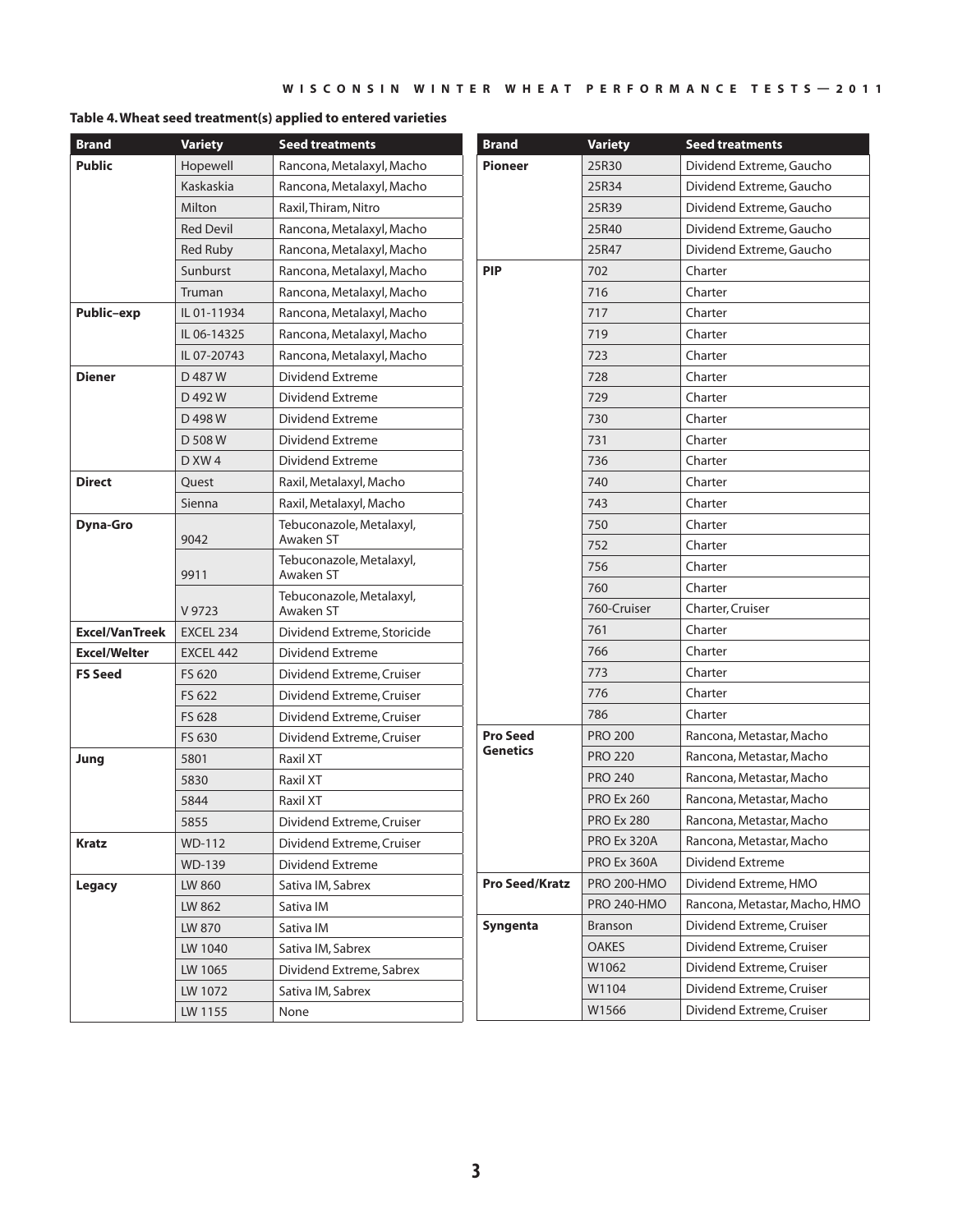|                       |                  |                 | 2011 means          |                 | <b>Arlington</b>    |                 | <b>Chilton</b>      |                 | <b>Janesville</b>   |                 | Lancaster           | 2-year                 |
|-----------------------|------------------|-----------------|---------------------|-----------------|---------------------|-----------------|---------------------|-----------------|---------------------|-----------------|---------------------|------------------------|
| Brand                 | <b>Entry</b>     | Yield<br>(bu/a) | Test wt.<br>(lb/bu) | Yield<br>(bu/a) | Test wt.<br>(lb/bu) | Yield<br>(bu/a) | Test wt.<br>(lb/bu) | Yield<br>(bu/a) | Test wt.<br>(lb/bu) | Yield<br>(bu/a) | Test wt.<br>(lb/bu) | 8-test<br>yield (bu/a) |
| <b>Public</b>         | Hopewell         | 88              | 58.5                | 97              | 60.3                | 71              | 55.7                | 82              | 60.4                | 100             | 57.7                | 82                     |
|                       | Kaskaskia        | 85              | 60.2                | 93              | 62.4                | 65              | 58.8                | 90              | 60.6                | 91              | 59.2                | 80                     |
|                       | Milton           | 90              | 59.2                | 89              | 61.7                | $*74$           | 57.3                | 90              | 59.6                | 106             | 58.2                | 84                     |
|                       | <b>Red Devil</b> | $*94$           | 59.3                | 102             | 61.8                | $*84$           | 58.6                | 84              | 59.1                | 105             | 57.9                |                        |
|                       | <b>Red Ruby</b>  | 88              | 57.8                | 91              | 59.4                | 72              | 56.2                | 83              | 58.5                | 104             | 57.2                | 83                     |
|                       | Sunburst         | 87              | 60.7                | 95              | 63.2                | $*75$           | 57.9                | 83              | 61.5                | 96              | 60.1                | 83                     |
|                       | Truman           | 86              | 59.2                | 90              | 61.6                | 60              | 57.8                | 87              | 59.6                | 105             | 57.8                | 79                     |
| Public-exp            | IL 01-11934      | 91              | 60.0                | 98              | 61.7                | 72              | 58.0                | 91              | 60.3                | 104             | 60.1                | 84                     |
|                       | IL 06-14325      | 88              | 59.7                | 99              | 61.9                | 67              | 57.8                | 85              | 60.3                | 102             | 58.8                |                        |
|                       | IL 07-20743      | 80              | 60.8                | 88              | 64.3                | 63              | 58.8                | 77              | 61.0                | 93              | 59.2                |                        |
| <b>Diener</b>         | D 487 W          | 84              | 59.8                | 84              | 62.7                | 73              | 58.1                | 81              | 60.0                | 96              | 58.2                | 82                     |
|                       | D 492 W          | 89              | 56.9                | 95              | 58.7                | 67              | 55.2                | 88              | 57.9                | 105             | 55.8                | 86                     |
|                       | D 498 W          | *93             | 59.3                | 98              | 61.4                | $*77$           | 57.6                | 89              | 59.6                | *109            | 58.8                |                        |
|                       | D 508 W          | 90              | 57.9                | 99              | 60.1                | $*75$           | 56.2                | 85              | 58.8                | 102             | 56.6                | 86                     |
|                       | D XW 4           | $*95$           | 57.7                | $*103$          | 60.4                | $*75$           | 55.7                | 92              | 57.9                | *109            | 56.5                |                        |
| <b>Direct</b>         | Quest            | 86              | 56.3                | 88              | 58.0                | $*77$           | 54.2                | 81              | 56.9                | 97              | 56.2                |                        |
|                       | Sienna           | $*93$           | 57.8                | $*107$          | 60.6                | 69              | 55.6                | 93              | 58.5                | 101             | 56.5                |                        |
| Dyna-Gro              | 9042             | *98             | 58.4                | $*103$          | 61.1                | $*86$           | 56.7                | 93              | 58.7                | *109            | 57.0                |                        |
|                       | 9911             | 84              | 59.0                | 84              | 61.6                | 70              | 57.1                | 83              | 58.9                | 100             | 58.4                | 82                     |
|                       | V 9723           | 88              | 57.7                | 98              | 60.2                | 70              | 55.8                | 80              | 57.9                | 104             | 56.9                | 83                     |
| <b>Excel/VanTreek</b> | EXCEL 234        | 87              | 59.0                | 97              | 62.1                | 68              | 57.5                | 83              | 59.0                | 101             | 57.4                |                        |
| <b>Excel/Welter</b>   | EXCEL 442        | *93             | 57.9                | $*104$          | 60.1                | 71              | 56.0                | 90              | 58.5                | 105             | 56.9                | $*87$                  |
| <b>FS Seed</b>        | FS 620           | 89              | 59.3                | 97              | 61.5                | 66              | 57.6                | 91              | 59.9                | 103             | 58.3                | 82                     |
|                       | FS 622           | 91              | 59.2                | 93              | 61.5                | $*78$           | 57.9                | 88              | 59.8                | 105             | 57.6                |                        |
|                       | FS 628           | 89              | 58.6                | 98              | 60.5                | 69              | 55.8                | 86              | 58.7                | 104             | 59.2                | 83                     |
|                       | FS 630           | 83              | 58.7                | 88              | 60.6                | 62              | 56.1                | 82              | 58.8                | 100             | 59.4                | 77                     |
| Jung                  | 5801             | 88              | 57.5                | 96              | 60.7                | 69              | 56.5                | 83              | 57.8                | 102             | 55.2                |                        |
|                       | 5830             | 85              | 59.3                | 87              | 62.0                | 68              | 57.2                | 87              | 59.7                | 96              | 58.3                | 83                     |
|                       | 5844             | 92              | 57.9                | 100             | 60.8                | $*76$           | 56.0                | 82              | 58.2                | $*110$          | 56.6                | 85                     |
|                       | 5855             | $*94$           | 57.9                | 100             | 60.5                | $*79$           | 55.7                | 88              | 58.3                | 108             | 56.9                | *88                    |
| Kratz                 | <b>WD 112</b>    | 84              | 58.2                | 91              | 60.1                | 65              | 57.3                | 83              | 58.8                | 97              | 56.6                |                        |
|                       | <b>WD 139</b>    | 84              | 56.6                | 89              | 57.9                | 68              | 55.7                | 80              | 57.5                | 100             | 55.3                |                        |
| <b>Legacy</b>         | LW 860           | 89              | 58.6                | 96              | 61.0                | $*76$           | 56.5                | 85              | 59.0                | 97              | 57.9                | 86                     |
|                       | LW 862           | 90              | 57.9                | 98              | 60.1                | $*74$           | 55.8                | 86              | 58.8                | 102             | 56.9                | 83                     |
|                       | LW 870           | 90              | 58.8                | $*104$          | 61.5                | 66              | 56.2                | 86              | 59.1                | 105             | 58.3                | 85                     |
|                       | LW 1040          | 91              | 58.1                | $*106$          | 60.7                | 72              | 56.3                | 84              | 58.5                | 101             | 56.9                |                        |
|                       | LW 1065          | 88              | 59.1                | 96              | 61.8                | $*74$           | 57.4                | 85              | 59.2                | 95              | 58.1                |                        |
|                       | LW 1072          | 86              | 59.2                | 85              | 61.5                | 63              | 57.7                | 86              | 59.6                | *109            | 57.8                | 79                     |
|                       | LW 1155          | 90              | 57.2                | 93              | 58.7                | 66              | 55.6                | 87              | 58.8                | $*113$          | 55.8                |                        |
| Pioneer               | 25R30            | $*94$           | 59.0                | *107            | 61.7                | 68              | 57.2                | 89              | 59.5                | $*110$          | 57.8                |                        |
|                       | 25R34            | *99             | 58.6                | $*111$          | 60.3                | $*78$           | 57.2                | 88              | 58.5                | $*117$          | 58.5                |                        |
|                       | 25R39            | $*96$           | 58.6                | $*111$          | 61.7                | 71              | 56.0                | 91              | 59.4                | $*112$          | 57.3                | $*87$                  |
|                       | 25R40            | $*93$           | 57.5                | $*106$          | 59.8                | 62              | 56.2                | 91              | 58.2                | $*113$          | 55.8                |                        |
|                       | 25R47            | $*94$           | 57.4                | $*104$          | 60.1                | 71              | 55.7                | 92              | 58.0                | $*110$          | 56.0                | 86                     |

#### **Table 5. Combined 2011 winter wheat performance test results**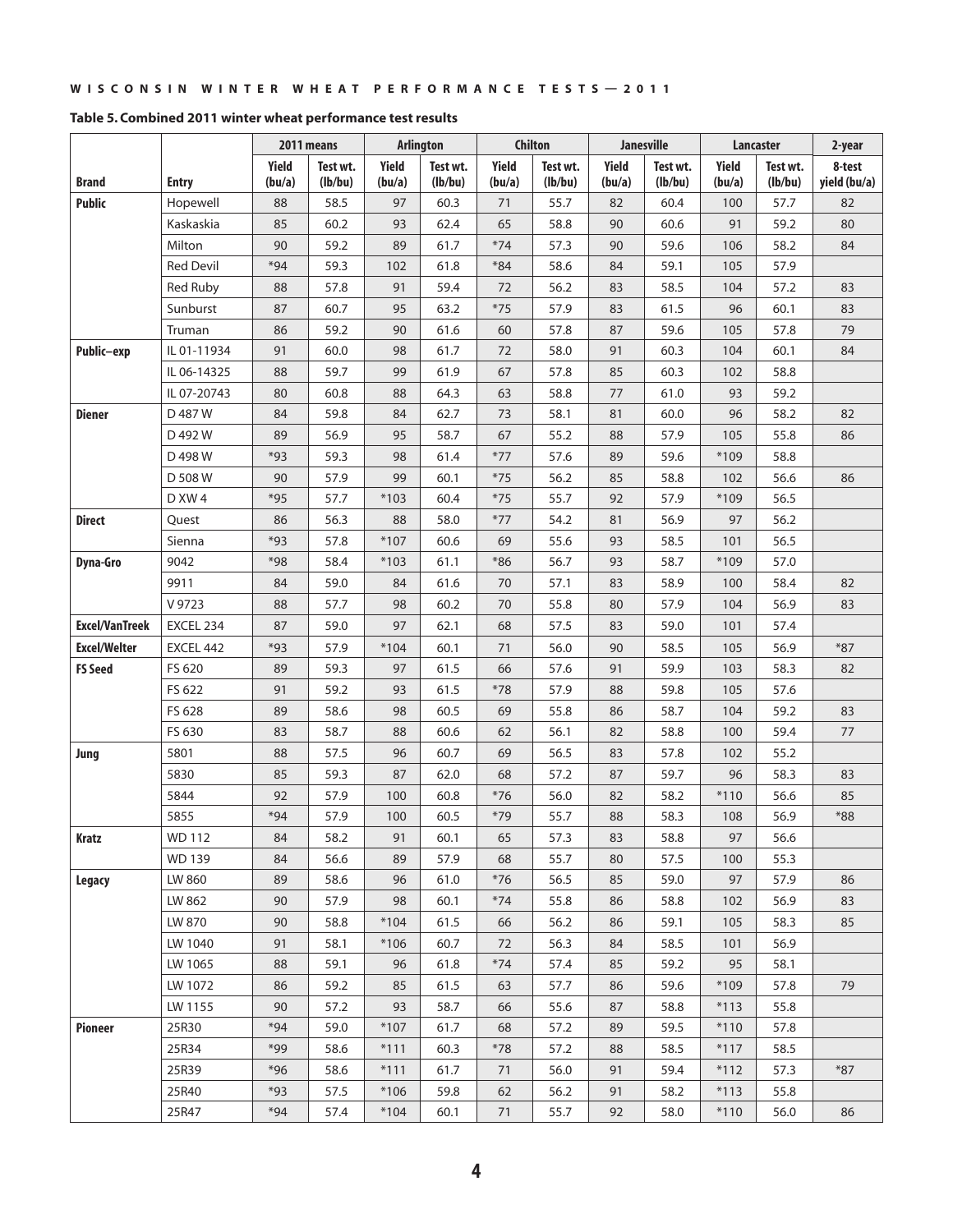#### **Table 5. continued**

|                       |                    |                 | 2011 means          |                 | <b>Arlington</b>    |                 | <b>Chilton</b>      |                 | <b>Janesville</b>   |                 | <b>Lancaster</b>    | 2-year                 |
|-----------------------|--------------------|-----------------|---------------------|-----------------|---------------------|-----------------|---------------------|-----------------|---------------------|-----------------|---------------------|------------------------|
| <b>Brand</b>          | <b>Entry</b>       | Yield<br>(bu/a) | Test wt.<br>(lb/bu) | Yield<br>(bu/a) | Test wt.<br>(lb/bu) | Yield<br>(bu/a) | Test wt.<br>(lb/bu) | Yield<br>(bu/a) | Test wt.<br>(lb/bu) | Yield<br>(bu/a) | Test wt.<br>(lb/bu) | 8-test<br>yield (bu/a) |
| <b>PIP</b>            | 702                | $*94$           | 57.8                | $*105$          | 60.4                | $*74$           | 55.4                | 92              | 58.7                | 104             | 56.7                |                        |
|                       | 716                | 88              | 60.1                | 91              | 61.6                | $*74$           | 58.6                | 87              | 60.8                | 101             | 59.3                |                        |
|                       | 717                | 92              | 59.5                | 96              | 61.9                | $*82$           | 58.3                | 89              | 59.9                | 101             | 58.0                | 85                     |
|                       | 719                | 85              | 59.5                | 98              | 61.4                | 66              | 58.3                | 84              | 60.4                | 91              | 58.0                |                        |
|                       | 723                | 90              | 58.6                | 100             | 61.0                | $*75$           | 56.5                | 83              | 59.2                | 102             | 57.6                |                        |
|                       | 728                | 92              | 58.0                | 97              | 60.0                | $*74$           | 56.4                | 89              | 58.9                | 107             | 56.7                |                        |
|                       | 729                | $*96$           | 59.7                | *107            | 62.3                | $*76$           | 58.6                | 88              | 59.7                | $*113$          | 58.3                | $*92$                  |
|                       | 730                | 91              | 56.6                | 96              | 58.9                | $*74$           | 55.1                | 85              | 57.0                | 107             | 55.6                | 86                     |
|                       | 731                | 91              | 58.8                | 98              | 61.2                | $*74$           | 57.1                | 87              | 59.9                | 106             | 57.2                |                        |
|                       | 736                | 89              | 58.6                | $*103$          | 61.4                | 70              | 56.1                | 84              | 59.5                | 97              | 57.6                |                        |
|                       | 740                | 91              | 58.0                | 101             | 60.6                | $*77$           | 56.8                | $*101$          | 58.5                | 84              | 55.8                |                        |
|                       | 743                | 88              | 58.7                | 94              | 60.7                | 73              | 56.8                | 92              | 59.7                | 94              | 57.6                |                        |
|                       | 750                | 90              | 59.8                | 88              | 61.9                | $*82$           | 58.4                | 85              | 60.2                | 105             | 58.8                |                        |
|                       | 752                | *93             | 58.4                | 102             | 61.2                | 71              | 56.5                | 93              | 59.0                | 107             | 57.1                | $*87$                  |
|                       | 756                | $*94$           | 58.9                | 99              | 61.3                | $*79$           | 56.4                | 91              | 59.5                | 105             | 58.6                |                        |
|                       | 760                | $*95$           | 58.9                | $*104$          | 61.3                | $*82$           | 56.7                | 85              | 59.5                | 107             | 58.0                | $*88$                  |
|                       | 760-Cruiser        | 89              | 58.8                | 99              | 61.3                | 68              | 56.0                | 85              | 59.1                | 104             | 58.6                | $*87$                  |
|                       | 761                | 92              | 58.6                | 101             | 61.0                | $*77$           | 56.5                | 86              | 59.1                | 102             | 57.9                | $*89$                  |
|                       | 766                | 92              | 58.7                | $*105$          | 61.3                | 67              | 55.7                | 93              | 59.5                | 102             | 58.2                |                        |
|                       | 773                | $*94$           | 58.9                | $*103$          | 61.2                | $*74$           | 56.7                | 90              | 59.6                | 107             | 58.2                |                        |
|                       | 776                | 92              | 58.7                | $*104$          | 60.9                | $*75$           | 56.4                | 86              | 59.7                | 104             | 57.9                |                        |
|                       | 786                | $*93$           | 58.6                | 101             | 61.2                | $*83$           | 56.5                | 84              | 59.1                | 104             | 57.7                |                        |
| <b>Pro Seed</b>       | <b>PRO 200</b>     | 84              | 59.8                | 88              | 62.4                | 64              | 57.3                | 85              | 60.2                | 99              | 59.1                | 81                     |
| Genetics              | <b>PRO 220</b>     | 79              | 60.4                | 81              | 62.6                | 73              | 59.4                | 75              | 60.6                | 88              | 59.0                | 77                     |
|                       | <b>PRO 240</b>     | 92              | 58.3                | 95              | 60.9                | 72              | 56.0                | 89              | 58.4                | $*110$          | 57.9                | 84                     |
|                       | <b>PRO Ex 260</b>  | $*97$           | 58.1                | 102             | 61.1                | $*85$           | 57.0                | $*94$           | 58.4                | 105             | 56.1                |                        |
|                       | <b>PRO Ex 280</b>  | 88              | 59.8                | 90              | 61.4                | 71              | 58.7                | 85              | 60.3                | 104             | 58.7                |                        |
|                       | PRO Ex 320A        | 91              | 58.3                | $*105$          | 60.4                | 64              | 56.2                | 91              | 59.5                | 105             | 57.3                | $*87$                  |
|                       | PRO Ex 360A        | $*93$           | 58.9                | 102             | 60.9                | 66              | 56.5                | $*94$           | 59.7                | 108             | 58.4                | $*88$                  |
| <b>Pro Seed/Kratz</b> | <b>PRO 200-HMO</b> | 84              | 59.4                | 87              | 62.0                | 67              | 57.8                | 78              | 59.4                | 102             | 58.3                |                        |
|                       | <b>PRO 240-HMO</b> | 89              | 58.2                | 95              | 60.4                | 72              | 56.6                | 86              | 58.4                | 102             | 57.2                |                        |
| Syngenta              | Branson            | 91              | 58.6                | 95              | 60.5                | 73              | 57.6                | 84              | 59.2                | $*110$          | 57.1                | $*89$                  |
|                       | OAKES              | $*95$           | 60.0                | 100             | 62.4                | $*78$           | 59.1                | $*94$           | 60.2                | 106             | 58.2                |                        |
|                       | W1062              | 87              | 57.9                | 99              | 60.0                | 65              | 55.8                | 80              | 58.7                | 105             | 57.0                |                        |
|                       | W1104              | $*93$           | 58.0                | $*108$          | 60.1                | 71              | 56.6                | 92              | 59.0                | 102             | 56.4                | 85                     |
|                       | W1566              | 90              | 57.1                | 96              | 59.4                | $*75$           | 55.3                | 84              | 57.6                | 103             | 56.0                | 83                     |
| Mean                  |                    | 89              | 58.6                | 97              | 61.1                | 71              | 56.9                | 86              | 59.2                | 102             | 57.6                | 84                     |
| LSD(.10)              |                    | 6               | 0.6                 | 8               | 0.6                 | 12              | 0.7                 | $\overline{7}$  | $1.0\,$             | 8               | 1.4                 | $5\overline{)}$        |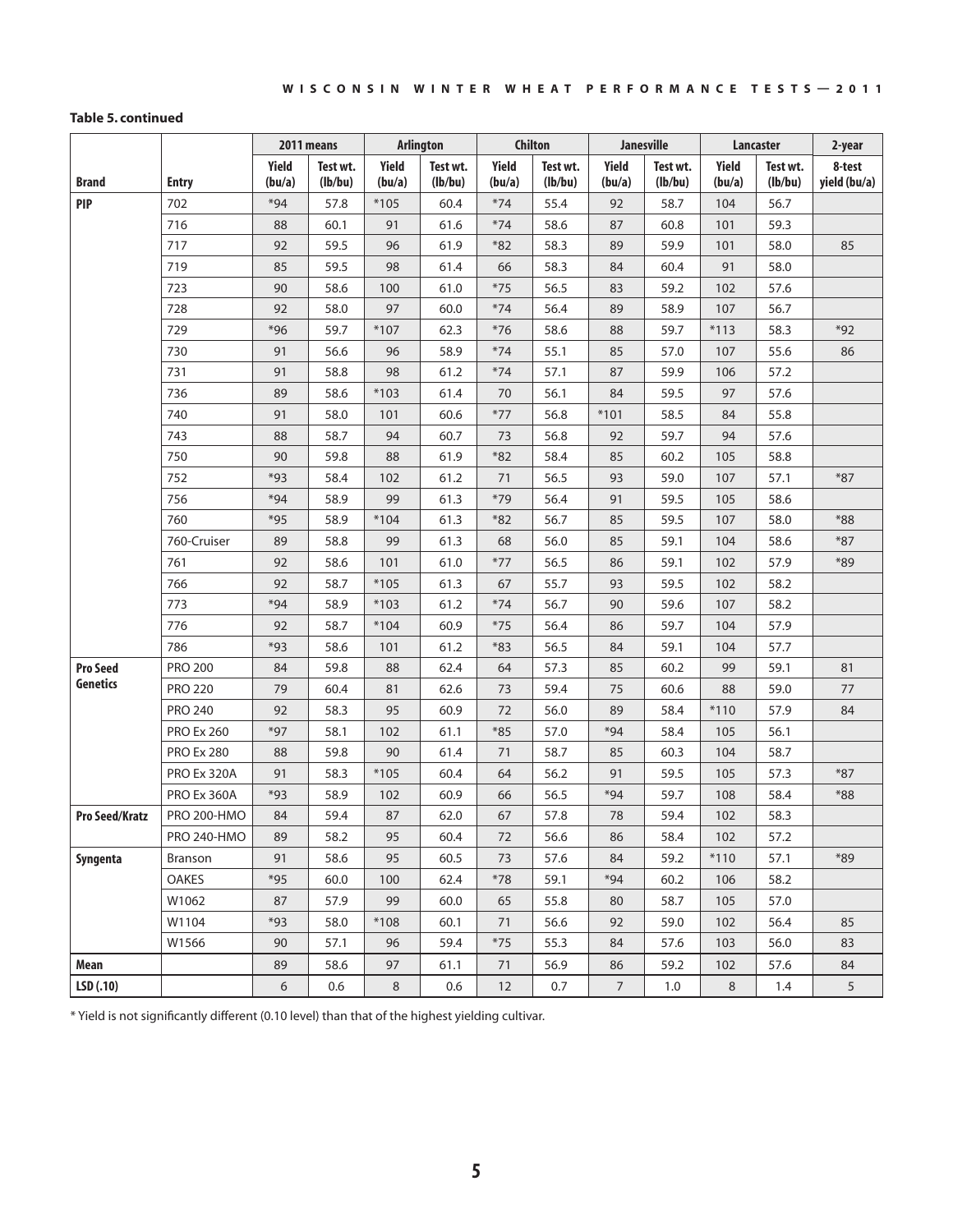|                       |                  |                 |                     |                        | 2011 means         |                       |                                                   |                                       |                 | 2010 means          |                                |
|-----------------------|------------------|-----------------|---------------------|------------------------|--------------------|-----------------------|---------------------------------------------------|---------------------------------------|-----------------|---------------------|--------------------------------|
| <b>Brand</b>          | <b>Entry</b>     | Yield<br>(bu/a) | Test wt.<br>(lb/bu) | <b>Height</b><br>(in.) | Lodging<br>$(0-9)$ | Septoriaª<br>$(0-10)$ | <b>Powdery</b><br>mildew <sup>a</sup><br>$(0-10)$ | Leaf<br>rust <sup>a</sup><br>$(0-10)$ | Yield<br>(bu/a) | Test wt.<br>(lb/bu) | 2-year mean<br>yield<br>(bu/a) |
| <b>Public</b>         | Hopewell         | 97              | 60.3                | 34                     | 0.2                | 1.7                   | 0.1                                               | 0.1                                   | 86              | 53.8                | 92                             |
|                       | Kaskaskia        | 93              | 62.4                | 37                     | 0.2                | 2.7                   | 0.0                                               | 0.3                                   | 86              | 57.6                | 90                             |
|                       | Milton           | 89              | 61.7                | 33                     | 0.2                | 0.7                   | 0.1                                               | 0.1                                   | $*96$           | 58.8                | 93                             |
|                       | <b>Red Devil</b> | 102             | 61.8                | 34                     | 0.2                | 0.1                   | 0.1                                               | 0.3                                   |                 |                     |                                |
|                       | <b>Red Ruby</b>  | 91              | 59.4                | 34                     | 1.4                | 1.1                   | 0.4                                               | 0.0                                   | 89              | 57.1                | 90                             |
|                       | Sunburst         | 95              | 63.2                | 29                     | 0.2                | 1.9                   | 0.0                                               | 0.1                                   | $*94$           | 60.2                | 95                             |
|                       | Truman           | 90              | 61.6                | 33                     | 0.2                | 3.0                   | 0.2                                               | 0.5                                   | 78              | 56.6                | 84                             |
| Public-exp            | IL 01-11934      | 98              | 61.7                | 35                     | 0.2                | 2.3                   | 0.0                                               | 0.1                                   | 88              | 58.9                | 93                             |
|                       | IL 06-14325      | 99              | 61.9                | 34                     | 0.2                | 0.7                   | 0.1                                               | 0.1                                   |                 |                     |                                |
|                       | IL 07-20743      | 88              | 64.3                | 36                     | 0.2                | 0.5                   | 2.3                                               | 0.0                                   |                 |                     |                                |
| <b>Diener</b>         | D 487 W          | 84              | 62.7                | 34                     | 0.2                | 3.0                   | 0.0                                               | 0.1                                   | 84              | 57.1                | 84                             |
|                       | D 492 W          | 95              | 58.7                | 29                     | 0.2                | 0.2                   | 0.0                                               | 0.0                                   | $*97$           | 54.9                | 96                             |
|                       | D 498 W          | 98              | 61.4                | 33                     | 0.2                | 1.0                   | 0.0                                               | 0.1                                   |                 |                     |                                |
|                       | D 508 W          | 99              | 60.1                | 37                     | 0.2                | 2.7                   | 1.1                                               | 0.3                                   | 91              | 56.3                | 95                             |
|                       | D XW 4           | $*103$          | 60.4                | 38                     | 0.2                | 0.9                   | 0.0                                               | 0.0                                   |                 |                     |                                |
| <b>Direct</b>         | Quest            | 88              | 58.0                | 32                     | 0.2                | 2.5                   | 0.3                                               | 0.3                                   |                 |                     |                                |
|                       | Sienna           | $*107$          | 60.6                | 38                     | 0.2                | 1.4                   | 0.0                                               | 0.1                                   |                 |                     |                                |
| <b>Dyna-Gro</b>       | 9042             | $*103$          | 61.1                | 34                     | 1.0                | 0.5                   | 0.5                                               | 0.1                                   |                 |                     |                                |
|                       | 9911             | 84              | 61.6                | 32                     | 0.2                | 1.1                   | 0.1                                               | 0.1                                   | 88              | 58.3                | 86                             |
|                       | V 9723           | 98              | 60.2                | 37                     | 0.2                | 4.2                   | 0.1                                               | 0.1                                   | 86              | 55.4                | 92                             |
| <b>Excel/VanTreek</b> | EXCEL 234        | 97              | 62.1                | 35                     | 0.2                | 2.0                   | 0.2                                               | 0.0                                   |                 |                     |                                |
| <b>Excel/Welter</b>   | EXCEL 442        | $*104$          | 60.1                | 36                     | 0.2                | 1.8                   | 1.9                                               | 0.7                                   | 88              | 56.6                | 96                             |
| <b>FS Seed</b>        | FS 620           | 97              | 61.5                | 36                     | 0.2                | 1.9                   | 0.0                                               | 0.1                                   | 79              | 58.2                | 88                             |
|                       | FS 622           | 93              | 61.5                | 33                     | 0.2                | 0.7                   | 0.3                                               | 0.0                                   |                 |                     |                                |
|                       | FS 628           | 98              | 60.5                | 38                     | 0.2                | 3.8                   | 0.0                                               | 0.1                                   | 88              | 55.9                | 93                             |
|                       | FS 630           | 88              | 60.6                | 37                     | 0.2                | 2.0                   | 1.1                                               | 0.5                                   | 86              | 56.5                | 87                             |
| Jung                  | 5801             | 96              | 60.7                | 36                     | 0.2                | 3.6                   | 0.0                                               | 0.6                                   |                 |                     |                                |
|                       | 5830             | 87              | 62.0                | 33                     | 0.2                | 0.7                   | 0.1                                               | 0.1                                   | 88              | 58.3                | 88                             |
|                       | 5844             | 100             | 60.8                | 37                     | 0.2                | 3.3                   | 0.6                                               | 0.6                                   | 91              | 56.1                | 96                             |
|                       | 5855             | 100             | 60.5                | 37                     | 0.2                | 0.7                   | 0.0                                               | 0.1                                   | $*94$           | 54.2                | 97                             |
| Kratz                 | <b>WD 112</b>    | 91              | 60.1                | 36                     | 0.2                | 4.9                   | $0.0\,$                                           | 0.1                                   |                 |                     |                                |
|                       | <b>WD139</b>     | 89              | 57.9                | 34                     | 0.2                | 2.2                   | 0.0                                               | 0.1                                   |                 |                     |                                |
| Legacy                | LW 860           | 96              | 61.0                | 34                     | 0.2                | 3.2                   | 0.0                                               | 0.1                                   | 92              | 57.3                | 94                             |
|                       | LW 862           | 98              | 60.1                | 37                     | 0.2                | 3.5                   | 0.3                                               | 0.0                                   | 89              | 55.1                | 94                             |
|                       | LW 870           | $*104$          | 61.5                | 35                     | 0.2                | 3.5                   | 0.0                                               | 0.1                                   | 88              | 57.4                | 96                             |
|                       | LW 1040          | $*106$          | 60.7                | 37                     | 0.2                | 1.9                   | 0.3                                               | 0.8                                   |                 |                     |                                |
|                       | LW 1065          | 96              | 61.8                | 34                     | 0.2                | 3.5                   | 0.0                                               | 0.0                                   |                 |                     |                                |
|                       | LW 1072          | 85              | 61.5                | 33                     | 0.2                | 1.7                   | 0.0                                               | 0.0                                   | 75              | 57.6                | 80                             |
|                       | LW 1155          | 93              | 58.7                | 30                     | 0.2                | 0.9                   | 0.6                                               | 0.3                                   |                 |                     |                                |
| <b>Pioneer</b>        | 25R30            | *107            | 61.7                | 32                     | 0.2                | 0.2                   | 0.1                                               | 0.0                                   |                 |                     |                                |
|                       | 25R34            | $*111$          | 60.3                | 35                     | 0.2                | 0.8                   | 0.1                                               | 0.0                                   |                 |                     |                                |
|                       | 25R39            | $*111$          | 61.7                | 33                     | 0.2                | 0.6                   | 1.5                                               | 0.1                                   | $*95$           | 56.0                | $*103$                         |
|                       | 25R40            | $*106$          | 59.8                | 32                     | 0.2                | $0.4\,$               | 0.1                                               | 0.1                                   |                 |                     |                                |
|                       | 25R47            | $*104$          | 60.1                | 32                     | 0.2                | 1.1                   | 0.0                                               | 0.1                                   | $*93$           | 56.8                | *99                            |

#### **Table 6. Arlington site—2011 winter wheat performance test results**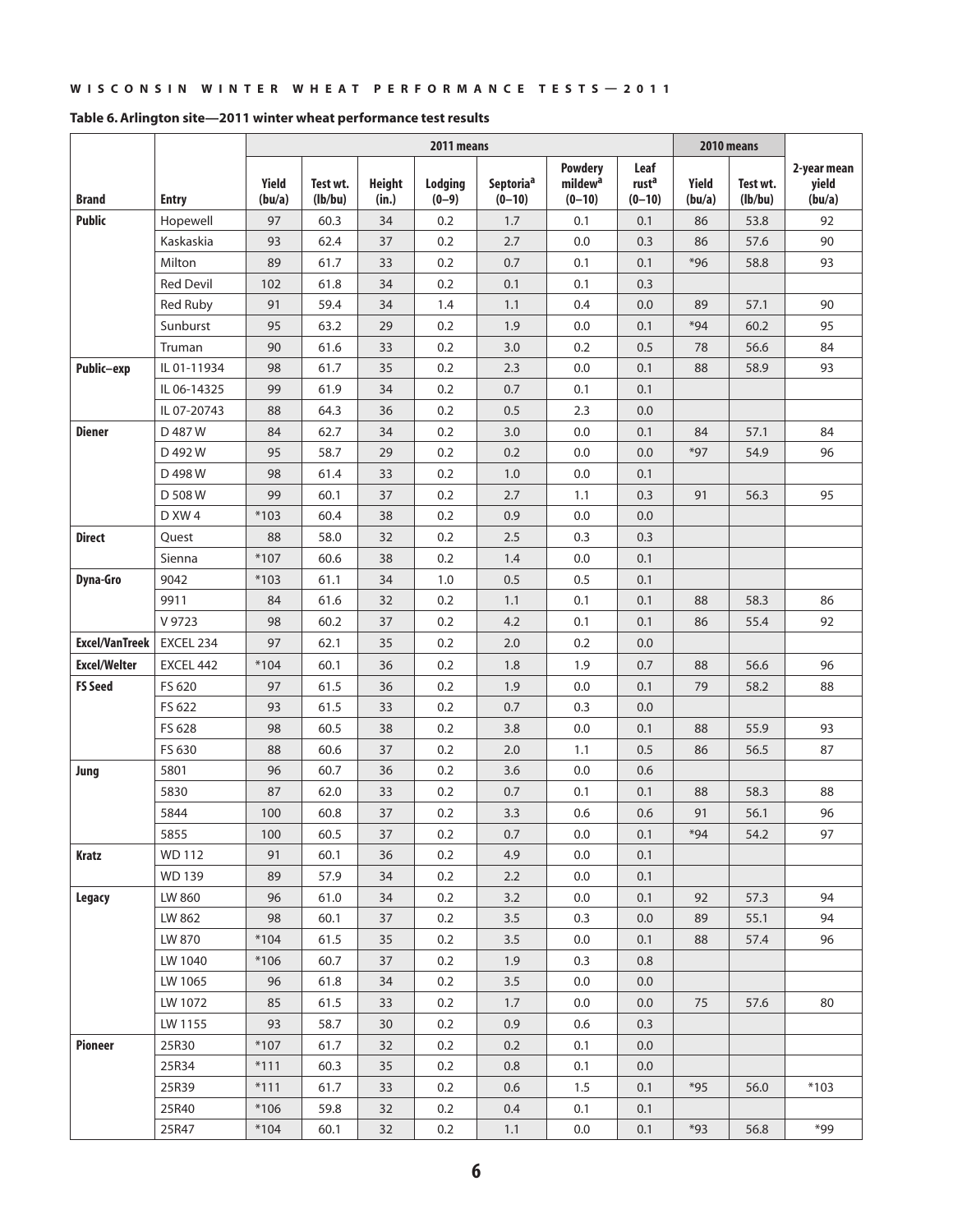#### **Table 6. continued**

|                 |                    |                 |                     |                        | 2011 means         |                                     |                                                   |                                       |                 | 2010 means          |                                |
|-----------------|--------------------|-----------------|---------------------|------------------------|--------------------|-------------------------------------|---------------------------------------------------|---------------------------------------|-----------------|---------------------|--------------------------------|
| <b>Brand</b>    | <b>Entry</b>       | Yield<br>(bu/a) | Test wt.<br>(lb/bu) | <b>Height</b><br>(in.) | Lodging<br>$(0-9)$ | Septoria <sup>a</sup><br>$(0 - 10)$ | <b>Powdery</b><br>mildew <sup>a</sup><br>$(0-10)$ | Leaf<br>rust <sup>a</sup><br>$(0-10)$ | Yield<br>(bu/a) | Test wt.<br>(lb/bu) | 2-year mean<br>yield<br>(bu/a) |
| <b>PIP</b>      | 702                | $*105$          | 60.4                | 39                     | 0.2                | 2.3                                 | 0.5                                               | 0.4                                   |                 |                     |                                |
|                 | 716                | 91              | 61.6                | 34                     | 0.2                | 1.3                                 | 1.0                                               | 0.0                                   |                 |                     |                                |
|                 | 717                | 96              | 61.9                | 36                     | 0.2                | 2.2                                 | 0.0                                               | 0.1                                   | 86              | 58.6                | 91                             |
|                 | 719                | 98              | 61.4                | 35                     | 1.0                | 0.5                                 | 0.1                                               | 0.0                                   |                 |                     |                                |
|                 | 723                | 100             | 61.0                | 36                     | 0.6                | 3.1                                 | 2.1                                               | 0.1                                   |                 |                     |                                |
|                 | 728                | 97              | 60.0                | 35                     | 0.2                | 1.2                                 | 1.3                                               | 0.3                                   |                 |                     |                                |
|                 | 729                | *107            | 62.3                | 34                     | 0.2                | 0.5                                 | 0.0                                               | 0.0                                   | *93             | 58.8                | $*100$                         |
|                 | 730                | 96              | 58.9                | 31                     | 0.2                | 0.8                                 | 0.0                                               | 0.3                                   | 92              | 55.5                | 94                             |
|                 | 731                | 98              | 61.2                | 33                     | 0.2                | 0.5                                 | 0.3                                               | 0.0                                   |                 |                     |                                |
|                 | 736                | $*103$          | 61.4                | 35                     | 0.2                | 3.9                                 | 0.2                                               | 0.1                                   |                 |                     |                                |
|                 | 740                | 101             | 60.6                | 36                     | 0.2                | 0.9                                 | 0.0                                               | 0.1                                   |                 |                     |                                |
|                 | 743                | 94              | 60.7                | 35                     | 0.2                | 4.2                                 | 0.0                                               | 0.3                                   |                 |                     |                                |
|                 | 750                | 88              | 61.9                | 33                     | 0.2                | 0.8                                 | 0.0                                               | 0.1                                   |                 |                     |                                |
|                 | 752                | 102             | 61.2                | 34                     | 0.2                | 0.7                                 | 0.2                                               | 0.3                                   | *98             | 56.5                | $*100$                         |
|                 | 756                | 99              | 61.3                | 35                     | 0.9                | 3.3                                 | 1.7                                               | 0.0                                   |                 |                     |                                |
|                 | 760                | $*104$          | 61.3                | 35                     | 0.2                | 3.9                                 | 0.3                                               | 0.1                                   | 87              | 57.4                | 96                             |
|                 | 760-Cruiser        | 99              | 61.3                | 34                     | 1.0                | 3.8                                 | 1.6                                               | 0.1                                   | 92              | 57.3                | 96                             |
|                 | 761                | 101             | 61.0                | 34                     | 0.2                | 3.3                                 | 0.4                                               | 1.1                                   | 92              | 57.4                | 97                             |
|                 | 766                | $*105$          | 61.3                | 35                     | 0.2                | 4.1                                 | 0.0                                               | 0.2                                   |                 |                     |                                |
|                 | 773                | $*103$          | 61.2                | 35                     | 0.7                | 2.8                                 | 0.8                                               | 0.0                                   |                 |                     |                                |
|                 | 776                | $*104$          | 60.9                | 35                     | 0.2                | 4.1                                 | 0.0                                               | 0.1                                   |                 |                     |                                |
|                 | 786                | 101             | 61.2                | 35                     | 0.2                | 4.5                                 | 0.3                                               | 0.3                                   |                 |                     |                                |
| <b>Pro Seed</b> | <b>PRO 200</b>     | 88              | 62.4                | 38                     | 0.2                | 0.7                                 | 1.4                                               | 0.1                                   | 90              | 58.6                | 89                             |
| <b>Genetics</b> | <b>PRO 220</b>     | 81              | 62.6                | 37                     | 0.2                | 1.5                                 | 0.3                                               | 0.1                                   | 86              | 59.7                | 84                             |
|                 | <b>PRO 240</b>     | 95              | 60.9                | 35                     | 0.2                | 3.9                                 | 0.0                                               | 0.1                                   | 92              | 56.0                | 94                             |
|                 | <b>PRO Ex 260</b>  | 102             | 61.1                | 36                     | 0.2                | 0.9                                 | 0.0                                               | 0.1                                   |                 |                     |                                |
|                 | <b>PRO Ex 280</b>  | 90              | 61.4                | 31                     | 0.2                | 2.3                                 | 0.0                                               | 0.0                                   |                 |                     |                                |
|                 | PRO Ex 320A        | $*105$          | 60.4                | 37                     | 0.2                | 2.3                                 | 1.1                                               | 0.3                                   | 91              | 57.0                | $*98$                          |
|                 | PRO Ex 360A        | 102             | 60.9                | 34                     | 0.2                | 0.5                                 | 0.1                                               | 0.1                                   | $*99$           | 56.2                | $*101$                         |
| Pro Seed/Kratz  | PRO 200-HMO        | 87              | 62.0                | 36                     | 0.2                | 0.9                                 | 0.0                                               | 0.1                                   |                 |                     |                                |
|                 | <b>PRO 240-HMO</b> | 95              | 60.4                | 39                     | 0.2                | 4.4                                 | 0.1                                               | 0.4                                   |                 |                     |                                |
| Syngenta        | <b>Branson</b>     | 95              | 60.5                | 33                     | 0.2                | 0.5                                 | 0.1                                               | 0.1                                   | $*100$          | 56.5                | $*98$                          |
|                 | <b>OAKES</b>       | 100             | 62.4                | 34                     | 0.2                | $0.6\,$                             | 0.4                                               | 0.0                                   |                 |                     |                                |
|                 | W1062              | 99              | 60.0                | 35                     | 0.2                | 0.9                                 | 0.0                                               | 0.3                                   |                 |                     |                                |
|                 | W1104              | $*108$          | 60.1                | 34                     | 0.2                | 0.4                                 | 0.1                                               | 0.0                                   | 92              | 55.0                | $*100$                         |
|                 | W1566              | 96              | 59.4                | 39                     | 0.7                | 0.6                                 | 0.0                                               | 0.0                                   | 82              | 54.9                | 89                             |
| Mean            |                    | 97              | 61.1                | 34                     | 0.3                | $1.8\,$                             | 0.3                                               | 0.2                                   | 89              | 56.9                | 93                             |
| LSD(.10)        |                    | $\,8\,$         | 0.6                 | $\overline{2}$         | ns                 | 1.1                                 | 0.8                                               | 0.4                                   | $\overline{7}$  | 1.1                 | $5\phantom{.0}$                |

a Disease severity was rated on a scale from 0 to 10 as defined in table 3.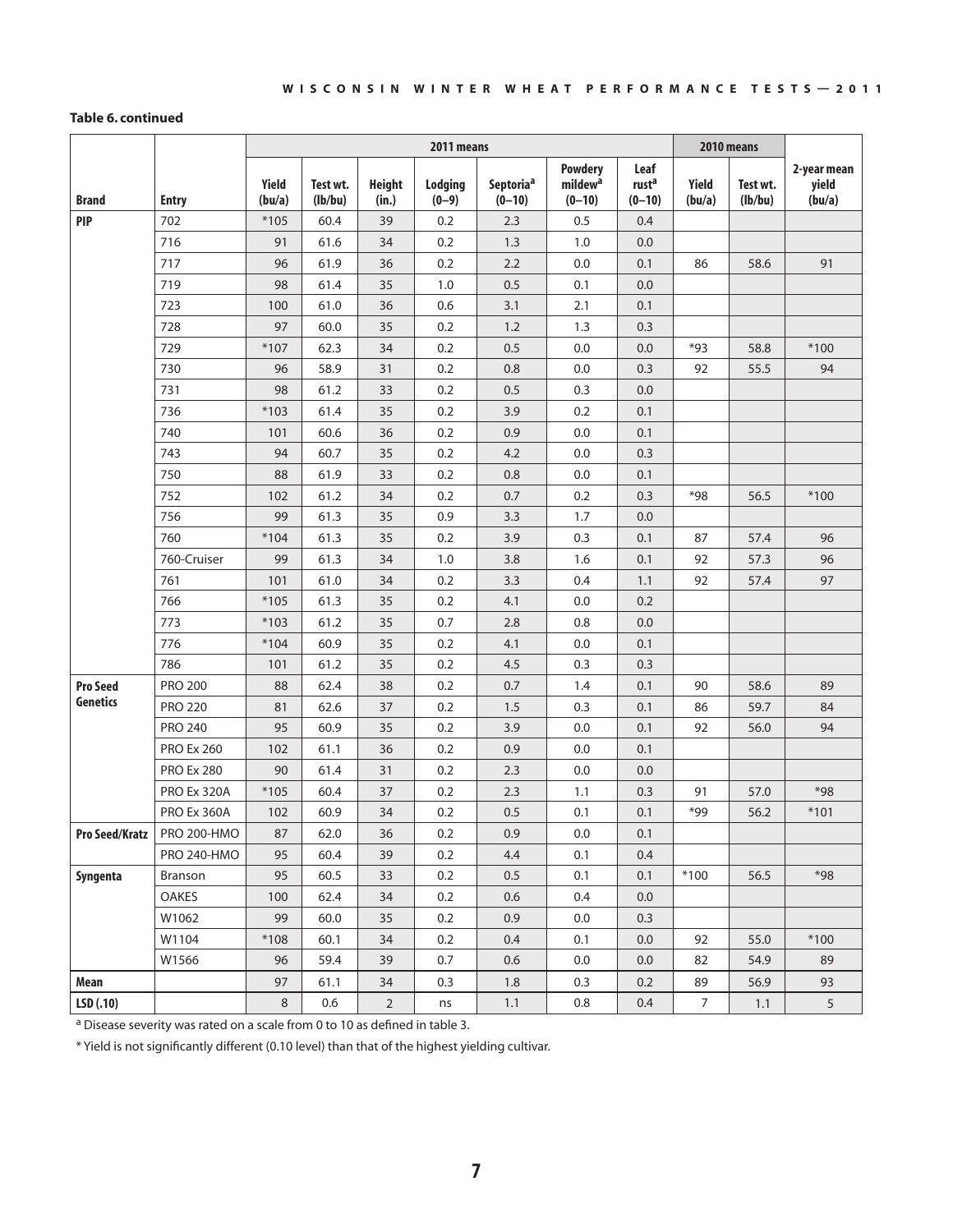| Table 7. Chilton-2011 winter wheat performance test results |  |  |  |
|-------------------------------------------------------------|--|--|--|
|-------------------------------------------------------------|--|--|--|

|                       |                  |                 |                     |                        | 2011 means                |                                     |                                                   |                 | 2010 means          |                                |
|-----------------------|------------------|-----------------|---------------------|------------------------|---------------------------|-------------------------------------|---------------------------------------------------|-----------------|---------------------|--------------------------------|
| <b>Brand</b>          | <b>Entry</b>     | Yield<br>(bu/a) | Test wt.<br>(lb/bu) | <b>Height</b><br>(in.) | <b>Lodging</b><br>$(0-9)$ | Septoria <sup>a</sup><br>$(0 - 10)$ | <b>Powdery</b><br>mildew <sup>a</sup><br>$(0-10)$ | Yield<br>(bu/a) | Test wt.<br>(lb/bu) | 2-year mean<br>yield<br>(bu/a) |
| <b>Public</b>         | Hopewell         | 71              | 55.7                | 26                     | 0.2                       | 0.3                                 | 0.1                                               | 56              | 49.7                | 64                             |
|                       | Kaskaskia        | 65              | 58.8                | 27                     | 0.2                       | 1.0                                 | 0.1                                               | 77              | 52.6                | 71                             |
|                       | Milton           | $*74$           | 57.3                | 26                     | 0.2                       | 0.3                                 | 0.1                                               | 68              | 48.7                | 71                             |
|                       | <b>Red Devil</b> | $*84$           | 58.6                | 28                     | 0.2                       | 0.5                                 | 0.0                                               |                 |                     |                                |
|                       | <b>Red Ruby</b>  | 72              | 56.2                | 25                     | 0.2                       | 0.0                                 | 0.0                                               | 67              | 46.2                | 70                             |
|                       | Sunburst         | $*75$           | 57.9                | 22                     | 0.2                       | 1.2                                 | 0.2                                               | 68              | 50.7                | 72                             |
|                       | Truman           | 60              | 57.8                | 26                     | 0.2                       | 1.1                                 | 0.2                                               | 61              | 48.7                | 61                             |
| Public-exp            | IL 01-11934      | 72              | 58.0                | 26                     | 0.2                       | 0.6                                 | 0.0                                               | $*79$           | 54.3                | $*76$                          |
|                       | IL 06-14325      | 67              | 57.8                | 27                     | 0.2                       | 0.4                                 | 0.0                                               |                 |                     |                                |
|                       | IL 07-20743      | 63              | 58.8                | 26                     | 0.2                       | 1.0                                 | 0.3                                               |                 |                     |                                |
| <b>Diener</b>         | D 487 W          | 73              | 58.1                | 26                     | 0.2                       | 0.8                                 | 0.0                                               | 77              | 54.8                | 75                             |
|                       | D 492 W          | 67              | 55.2                | 24                     | 0.2                       | 0.6                                 | 0.0                                               | 71              | 47.5                | 69                             |
|                       | D 498 W          | $*77$           | 57.6                | 25                     | 0.2                       | 0.4                                 | 0.1                                               |                 |                     |                                |
|                       | D 508 W          | $*75$           | 56.2                | 29                     | 0.2                       | 0.6                                 | 0.6                                               | 77              | 48.4                | $*76$                          |
|                       | D XW 4           | $*75$           | 55.7                | 30                     | 0.2                       | 0.5                                 | 0.1                                               |                 |                     |                                |
| <b>Direct</b>         | Quest            | $*77$           | 54.2                | 26                     | 0.2                       | 0.4                                 | 0.2                                               |                 |                     |                                |
|                       | Sienna           | 69              | 55.6                | 27                     | 0.2                       | 0.3                                 | 0.0                                               |                 |                     |                                |
| <b>Dyna-Gro</b>       | 9042             | $*86$           | 56.7                | 27                     | 0.2                       | $1.0$                               | 0.0                                               |                 |                     |                                |
|                       | 9911             | 70              | 57.1                | 22                     | 0.2                       | 0.6                                 | 0.0                                               | $*79$           | 54.4                | 75                             |
|                       | V 9723           | 70              | 55.8                | 27                     | 0.2                       | 0.9                                 | 0.0                                               | 68              | 49.4                | 69                             |
| <b>Excel/VanTreek</b> | EXCEL 234        | 68              | 57.5                | 25                     | 0.2                       | 0.5                                 | 0.0                                               |                 |                     |                                |
| <b>Excel/Welter</b>   | EXCEL 442        | 71              | 56.0                | 28                     | 0.2                       | 0.4                                 | 0.0                                               | 72              | 49.9                | 72                             |
| <b>FS Seed</b>        | FS 620           | 66              | 57.6                | 25                     | 0.2                       | 0.8                                 | 0.0                                               | $*84$           | 54.5                | 75                             |
|                       | FS 622           | $*78$           | 57.9                | 24                     | 0.2                       | 0.3                                 | 0.2                                               |                 |                     |                                |
|                       | FS 628           | 69              | 55.8                | 28                     | 0.2                       | 1.6                                 | 0.2                                               | 65              | 48.9                | 67                             |
|                       | FS 630           | 62              | 56.1                | 28                     | 0.2                       | 2.3                                 | 2.0                                               | 60              | 48.8                | 61                             |
| Jung                  | 5801             | 69              | 56.5                | 26                     | 0.2                       | 0.8                                 | 0.1                                               |                 |                     |                                |
|                       | 5830             | 68              | 57.2                | 23                     | 0.2                       | 0.7                                 | 0.0                                               | $*79$           | 51.4                | 74                             |
|                       | 5844             | $*76$           | 56.0                | 28                     | 0.2                       | 0.8                                 | 0.4                                               | 62              | 49.0                | 69                             |
|                       | 5855             | $*79$           | 55.7                | 29                     | 0.2                       | $0.6\,$                             | 0.0                                               | 73              | 46.8                | $*76$                          |
| <b>Kratz</b>          | <b>WD 112</b>    | 65              | 57.3                | 28                     | 0.2                       | 1.1                                 | $0.0\,$                                           |                 |                     |                                |
|                       | <b>WD 139</b>    | 68              | 55.7                | 23                     | 0.2                       | 0.5                                 | 0.0                                               |                 |                     |                                |
| Legacy                | LW 860           | $*76$           | 56.5                | 27                     | 0.2                       | 0.7                                 | 0.0                                               | 75              | 53.3                | $*76$                          |
|                       | LW 862           | $*74$           | 55.8                | 28                     | 0.2                       | 1.8                                 | 0.0                                               | 66              | 49.4                | 70                             |
|                       | LW 870           | 66              | 56.2                | 25                     | 0.2                       | 0.7                                 | 0.0                                               | 65              | 50.9                | 66                             |
|                       | LW 1040          | 72              | 56.3                | 27                     | 0.2                       | 0.7                                 | 0.4                                               |                 |                     |                                |
|                       | LW 1065          | $*74$           | 57.4                | 25                     | 0.2                       | 0.4                                 | 0.3                                               |                 |                     |                                |
|                       | LW 1072          | 63              | 57.7                | 26                     | 0.2                       | 0.8                                 | $0.0\,$                                           | $*84$           | 54.0                | 74                             |
|                       | LW 1155          | 66              | 55.6                | 23                     | 0.2                       | 0.4                                 | 0.0                                               |                 |                     |                                |
| Pioneer               | 25R30            | 68              | 57.2                | 24                     | 0.2                       | 0.8                                 | 0.0                                               |                 |                     |                                |
|                       | 25R34            | $*78$           | 57.2                | 26                     | 0.2                       | 0.4                                 | 0.3                                               |                 |                     |                                |
|                       | 25R39            | 71              | 56.0                | 24                     | 0.2                       | 0.8                                 | 0.1                                               | 64              | 49.5                | 68                             |
|                       | 25R40            | 62              | 56.2                | 24                     | 0.2                       | 0.1                                 | 0.0                                               |                 |                     |                                |
|                       | 25R47            | 71              | 55.7                | 23                     | 0.2                       | 0.8                                 | 0.1                                               | 61              | 49.3                | 66                             |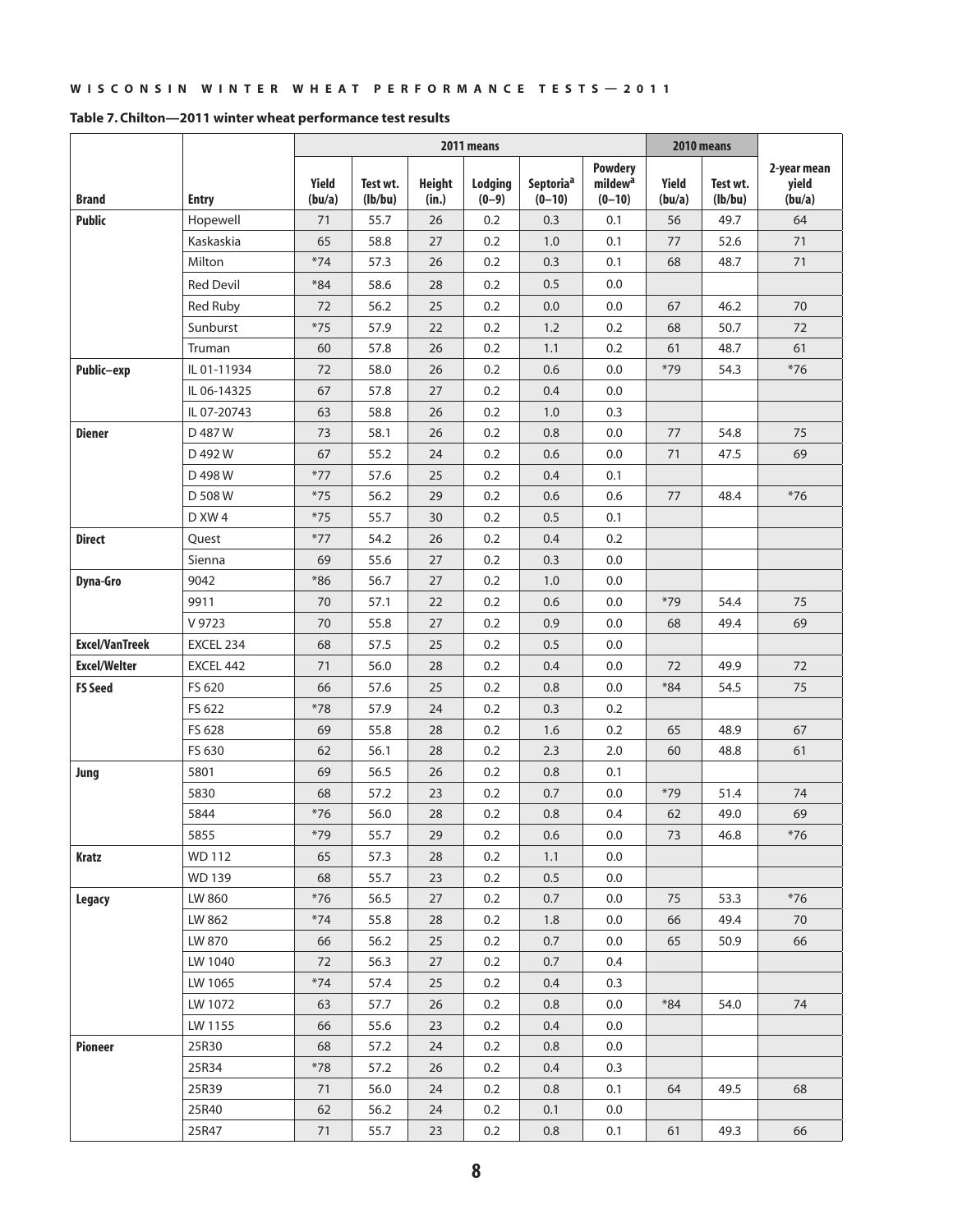#### **Table 7. continued**

|                          |                    |                 |                     |                        | 2011 means         |                                   |                                                     |                 | 2010 means          |                                |
|--------------------------|--------------------|-----------------|---------------------|------------------------|--------------------|-----------------------------------|-----------------------------------------------------|-----------------|---------------------|--------------------------------|
| <b>Brand</b>             | <b>Entry</b>       | Yield<br>(bu/a) | Test wt.<br>(lb/bu) | <b>Height</b><br>(in.) | Lodging<br>$(0-9)$ | Septoria <sup>a</sup><br>$(0-10)$ | <b>Powdery</b><br>mildew <sup>a</sup><br>$(0 - 10)$ | Yield<br>(bu/a) | Test wt.<br>(lb/bu) | 2-year mean<br>yield<br>(bu/a) |
| <b>PIP</b>               | 702                | $*74$           | 55.4                | 29                     | 0.2                | 0.6                               | 0.4                                                 |                 |                     |                                |
|                          | 716                | $*74$           | 58.6                | 26                     | 0.5                | 0.6                               | 1.0                                                 |                 |                     |                                |
|                          | 717                | $*82$           | 58.3                | 27                     | 0.2                | 1.0                               | 0.0                                                 | $*86$           | 53.6                | $*84$                          |
|                          | 719                | 66              | 58.3                | 24                     | 0.2                | 0.0                               | 0.0                                                 |                 |                     |                                |
|                          | 723                | $*75$           | 56.5                | 26                     | 0.2                | 0.8                               | 0.0                                                 |                 |                     |                                |
|                          | 728                | $*74$           | 56.4                | 28                     | 0.2                | 0.5                               | 1.5                                                 |                 |                     |                                |
|                          | 729                | $*76$           | 58.6                | 27                     | 0.2                | 0.3                               | 0.0                                                 | $*81$           | 52.2                | $*79$                          |
|                          | 730                | $*74$           | 55.1                | 24                     | 0.2                | 0.3                               | 0.2                                                 | 72              | 49.4                | 73                             |
|                          | 731                | $*74$           | 57.1                | 26                     | 0.2                | 0.3                               | 0.1                                                 |                 |                     |                                |
|                          | 736                | 70              | 56.1                | 27                     | 0.2                | 1.3                               | 0.0                                                 |                 |                     |                                |
|                          | 740                | $*77$           | 56.8                | 26                     | 0.2                | 0.4                               | 0.1                                                 |                 |                     |                                |
|                          | 743                | 73              | 56.8                | 26                     | 0.2                | 1.1                               | 0.3                                                 |                 |                     |                                |
|                          | 750                | $*82$           | 58.4                | 23                     | 0.2                | 0.9                               | 0.0                                                 |                 |                     |                                |
|                          | 752                | 71              | 56.5                | 24                     | 0.2                | 0.3                               | 0.0                                                 | 64              | 49.0                | 68                             |
|                          | 756                | $*79$           | 56.4                | 28                     | 0.2                | 1.0                               | 0.0                                                 |                 |                     |                                |
|                          | 760                | $*82$           | 56.7                | 26                     | 0.2                | 1.6                               | 0.0                                                 | $*78$           | 51.0                | $*80$                          |
|                          | 760-Cruiser        | 68              | 56.0                | 26                     | 0.2                | 1.0                               | 0.1                                                 | 70              | 53.5                | 69                             |
|                          | 761                | $*77$           | 56.5                | 27                     | 0.2                | 0.9                               | 0.0                                                 | $*86$           | 52.4                | $*82$                          |
|                          | 766                | 67              | 55.7                | 26                     | 0.2                | 0.7                               | 0.1                                                 |                 |                     |                                |
|                          | 773                | $*74$           | 56.7                | 26                     | 0.2                | 1.0                               | 0.0                                                 |                 |                     |                                |
|                          | 776                | $*75$           | 56.4                | 26                     | 0.2                | 1.2                               | 0.0                                                 |                 |                     |                                |
|                          | 786                | $*83$           | 56.5                | 26                     | 0.2                | 1.0                               | 0.2                                                 |                 |                     |                                |
| <b>Pro Seed Genetics</b> | <b>PRO 200</b>     | 64              | 57.3                | 26                     | 0.4                | 0.5                               | 0.1                                                 | 72              | 52.0                | 68                             |
|                          | <b>PRO 220</b>     | 73              | 59.4                | 28                     | 0.2                | 0.5                               | 0.7                                                 | 68              | 54.7                | 71                             |
|                          | <b>PRO 240</b>     | 72              | 56.0                | 28                     | 0.2                | 1.0                               | 0.6                                                 | 64              | 49.1                | 68                             |
|                          | <b>PRO Ex 260</b>  | $*85$           | 57.0                | 27                     | 0.2                | 0.3                               | 0.6                                                 |                 |                     |                                |
|                          | <b>PRO Ex 280</b>  | 71              | 58.7                | 27                     | 0.2                | 1.6                               | 0.0                                                 |                 |                     |                                |
|                          | PRO Ex 320A        | 64              | 56.2                | 27                     | 0.2                | 1.0                               | 0.2                                                 | 73              | 48.0                | 69                             |
|                          | <b>PRO Ex 360A</b> | 66              | 56.5                | 25                     | 0.2                | 0.5                               | 0.0                                                 | 74              | 51.7                | 70                             |
| <b>Pro Seed/Kratz</b>    | <b>PRO 200-HMO</b> | 67              | 57.8                | 25                     | 0.2                | 0.7                               | 0.3                                                 |                 |                     |                                |
|                          | <b>PRO 240-HMO</b> | 72              | 56.6                | 29                     | 0.2                | 1.0                               | 0.4                                                 |                 |                     |                                |
| Syngenta                 | Branson            | 73              | 57.6                | 25                     | 0.2                | 0.0                               | 0.0                                                 | 73              | 48.6                | 73                             |
|                          | <b>OAKES</b>       | $*78$           | 59.1                | 26                     | 0.2                | 0.6                               | 0.2                                                 |                 |                     |                                |
|                          | W1062              | 65              | 55.8                | 25                     | 0.2                | 1.0                               | 0.0                                                 |                 |                     |                                |
|                          | W1104              | 71              | 56.6                | 26                     | 0.2                | 0.1                               | 0.2                                                 | 60              | 48.8                | 66                             |
|                          | W1566              | $*75$           | 55.3                | 30                     | 0.2                | 0.5                               | 0.0                                                 | 68              | 50.1                | 72                             |
| Mean                     |                    | 71              | 56.9                | 26                     | 0.2                | 0.7                               | 0.1                                                 | 69              | 50.6                | 71                             |
| LSD(.10)                 |                    | 12              | 0.7                 | $\overline{2}$         | ns                 | 0.6                               | 0.4                                                 | 8               | 2.3                 | $8\phantom{1}$                 |

a Disease severity was rated on a scale from 0 to 10 as defined in table 3.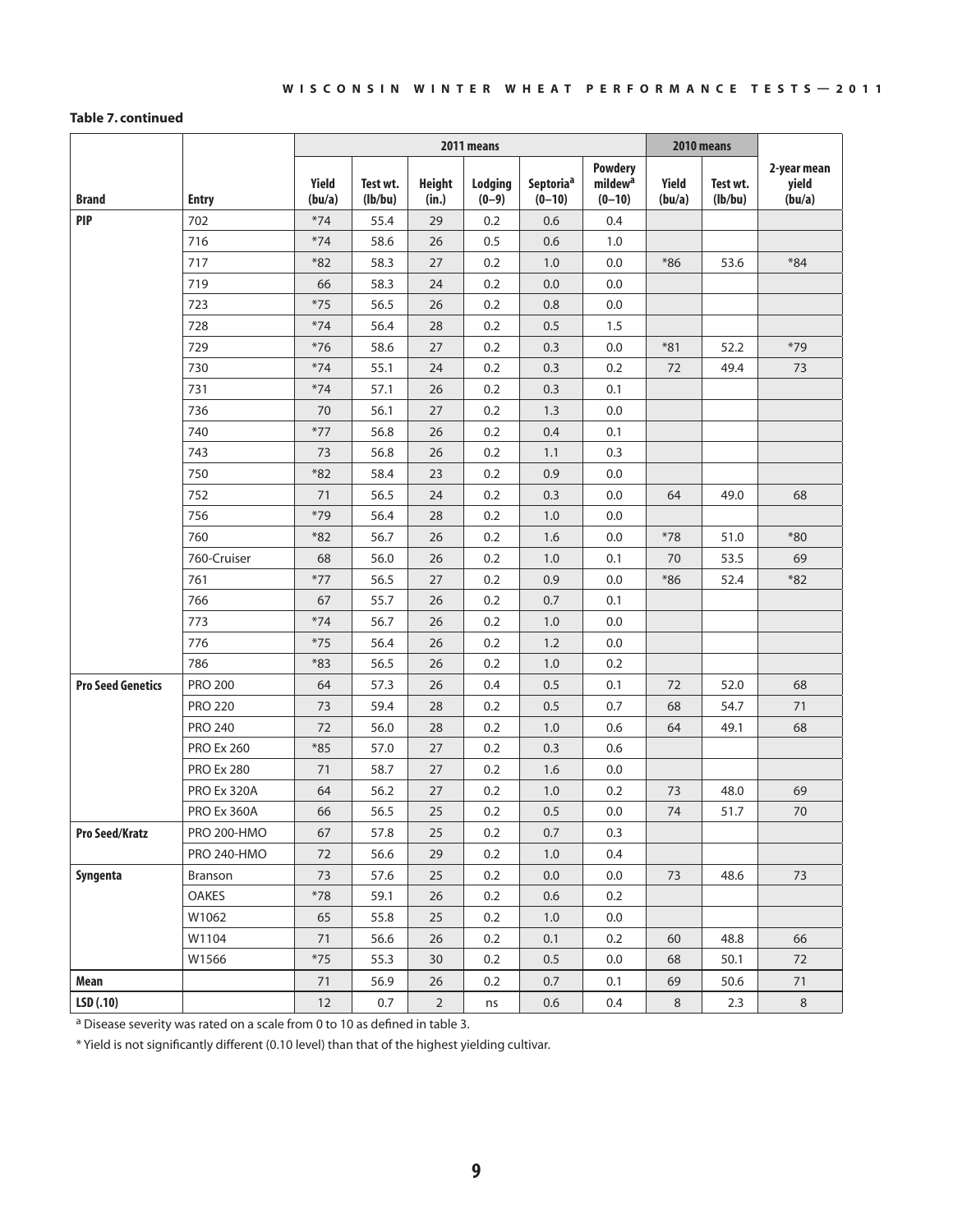|                       |                  |                 |                     |                        | 2011 means         |                                   |                                                   |                 | 2010 means          |                                |
|-----------------------|------------------|-----------------|---------------------|------------------------|--------------------|-----------------------------------|---------------------------------------------------|-----------------|---------------------|--------------------------------|
| <b>Brand</b>          | <b>Entry</b>     | Yield<br>(bu/a) | Test wt.<br>(lb/bu) | <b>Height</b><br>(in.) | Lodging<br>$(0-9)$ | Septoria <sup>a</sup><br>$(0-10)$ | <b>Powdery</b><br>mildew <sup>a</sup><br>$(0-10)$ | Yield<br>(bu/a) | Test wt.<br>(lb/bu) | 2-year<br>mean yield<br>(bu/a) |
| <b>Public</b>         | Hopewell         | 82              | 60.4                | 34                     | 0.2                | 0.9                               | 0.0                                               | 69              | 49.5                | 76                             |
|                       | Kaskaskia        | 90              | 60.6                | 40                     | 2.0                | 2.0                               | 0.7                                               | 57              | 48.6                | 74                             |
|                       | Milton           | 90              | 59.6                | 35                     | 1.0                | 0.8                               | 0.0                                               | 68              | 52.0                | $*79$                          |
|                       | <b>Red Devil</b> | 84              | 59.1                | 33                     | 0.2                | 0.9                               | 0.0                                               |                 |                     |                                |
|                       | <b>Red Ruby</b>  | 83              | 58.5                | 34                     | 0.2                | 0.6                               | 0.0                                               | 64              | 49.5                | 74                             |
|                       | Sunburst         | 83              | 61.5                | 32                     | 0.2                | 1.6                               | 0.0                                               | 66              | 47.8                | 75                             |
|                       | Truman           | 87              | 59.6                | 33                     | 0.2                | 2.3                               | 0.3                                               | 63              | 50.8                | 75                             |
| Public-exp            | IL 01-11934      | 91              | 60.3                | 34                     | 0.2                | 0.9                               | 0.1                                               | 59              | 48.0                | 75                             |
|                       | IL 06-14325      | 85              | 60.3                | 36                     | 0.2                | 1.1                               | 0.0                                               |                 |                     |                                |
|                       | IL 07-20743      | 77              | 61.0                | 36                     | 1.4                | 0.5                               | 0.2                                               |                 |                     |                                |
| <b>Diener</b>         | D 487 W          | 81              | 60.0                | 34                     | 0.6                | 2.9                               | 0.0                                               | 75              | 55.2                | 78                             |
|                       | D 492 W          | 88              | 57.9                | 31                     | 0.2                | 0.4                               | 0.0                                               | 68              | 48.7                | 78                             |
|                       | D 498 W          | 89              | 59.6                | 34                     | 0.2                | 0.2                               | 0.0                                               |                 |                     |                                |
|                       | D 508 W          | 85              | 58.8                | 37                     | 1.0                | 0.6                               | 0.3                                               | 71              | 53.1                | 78                             |
|                       | D XW 4           | 92              | 57.9                | 36                     | 0.2                | 1.1                               | 0.0                                               |                 |                     |                                |
| <b>Direct</b>         | Quest            | 81              | 56.9                | 33                     | 0.2                | 1.5                               | 0.0                                               |                 |                     |                                |
|                       | Sienna           | 93              | 58.5                | 38                     | 0.2                | 0.6                               | 0.1                                               |                 |                     |                                |
| Dyna-Gro              | 9042             | 93              | 58.7                | 35                     | 0.2                | 0.1                               | 0.0                                               |                 |                     |                                |
|                       | 9911             | 83              | 58.9                | 32                     | 0.2                | 0.2                               | 0.2                                               | 74              | 54.8                | $*79$                          |
|                       | V 9723           | 80              | 57.9                | 35                     | 0.7                | 2.5                               | 0.1                                               | 73              | 49.9                | 77                             |
| <b>Excel/VanTreek</b> | EXCEL 234        | 83              | 59.0                | 33                     | 0.2                | 1.9                               | 0.1                                               |                 |                     |                                |
| <b>Excel/Welter</b>   | EXCEL 442        | 90              | 58.5                | 36                     | 0.2                | 1.6                               | 0.3                                               | 74              | 52.4                | $*82$                          |
| <b>FS Seed</b>        | FS 620           | 91              | 59.9                | 34                     | 0.2                | 0.8                               | 0.0                                               | 58              | 50.9                | 75                             |
|                       | FS 622           | 88              | 59.8                | 34                     | 0.2                | 0.4                               | 0.0                                               |                 |                     |                                |
|                       | FS 628           | 86              | 58.7                | 37                     | 0.9                | 3.0                               | 0.0                                               | 68              | 49.6                | 77                             |
|                       | FS 630           | 82              | 58.8                | 38                     | 0.2                | 1.2                               | 1.0                                               | 62              | 47.6                | 72                             |
| Jung                  | 5801             | 83              | 57.8                | 34                     | 0.2                | 1.8                               | 0.0                                               |                 |                     |                                |
|                       | 5830             | 87              | 59.7                | 34                     | 0.2                | 1.0                               | 0.1                                               | 75              | 51.3                | $*81$                          |
|                       | 5844             | 82              | 58.2                | 36                     | 0.2                | 3.1                               | 0.0                                               | 74              | 49.8                | 78                             |
|                       | 5855             | 88              | 58.3                | 37                     | 0.2                | 0.8                               | 0.0                                               | 74              | 50.3                | *81                            |
| Kratz                 | WD 112           | 83              | 58.8                | 37                     | 0.2                | 3.9                               | 0.0                                               |                 |                     |                                |
|                       | <b>WD 139</b>    | 80              | 57.5                | 33                     | 0.2                | 1.1                               | 0.0                                               |                 |                     |                                |
| Legacy                | LW 860           | 85              | 59.0                | 36                     | 0.2                | 2.2                               | 0.0                                               | $*78$           | 51.5                | $*82$                          |
|                       | LW 862           | 86              | 58.8                | 36                     | 0.2                | 2.2                               | 0.0                                               | 69              | 49.5                | 78                             |
|                       | LW 870           | 86              | 59.1                | 36                     | 0.2                | 2.1                               | 0.0                                               | $*78$           | 52.3                | $*82$                          |
|                       | LW 1040          | 84              | 58.5                | 38                     | 0.2                | 1.6                               | 0.5                                               |                 |                     |                                |
|                       | LW 1065          | 85              | 59.2                | 34                     | 0.2                | 1.3                               | 0.2                                               |                 |                     |                                |
|                       | LW 1072          | 86              | 59.6                | 34                     | 0.2                | 0.9                               | 0.1                                               | 54              | 47.1                | 70                             |
|                       | LW 1155          | 87              | 58.8                | 31                     | 0.2                | 0.3                               | 0.1                                               |                 |                     |                                |

#### **Table 8. Janesville site—2011 winter wheat performance test results**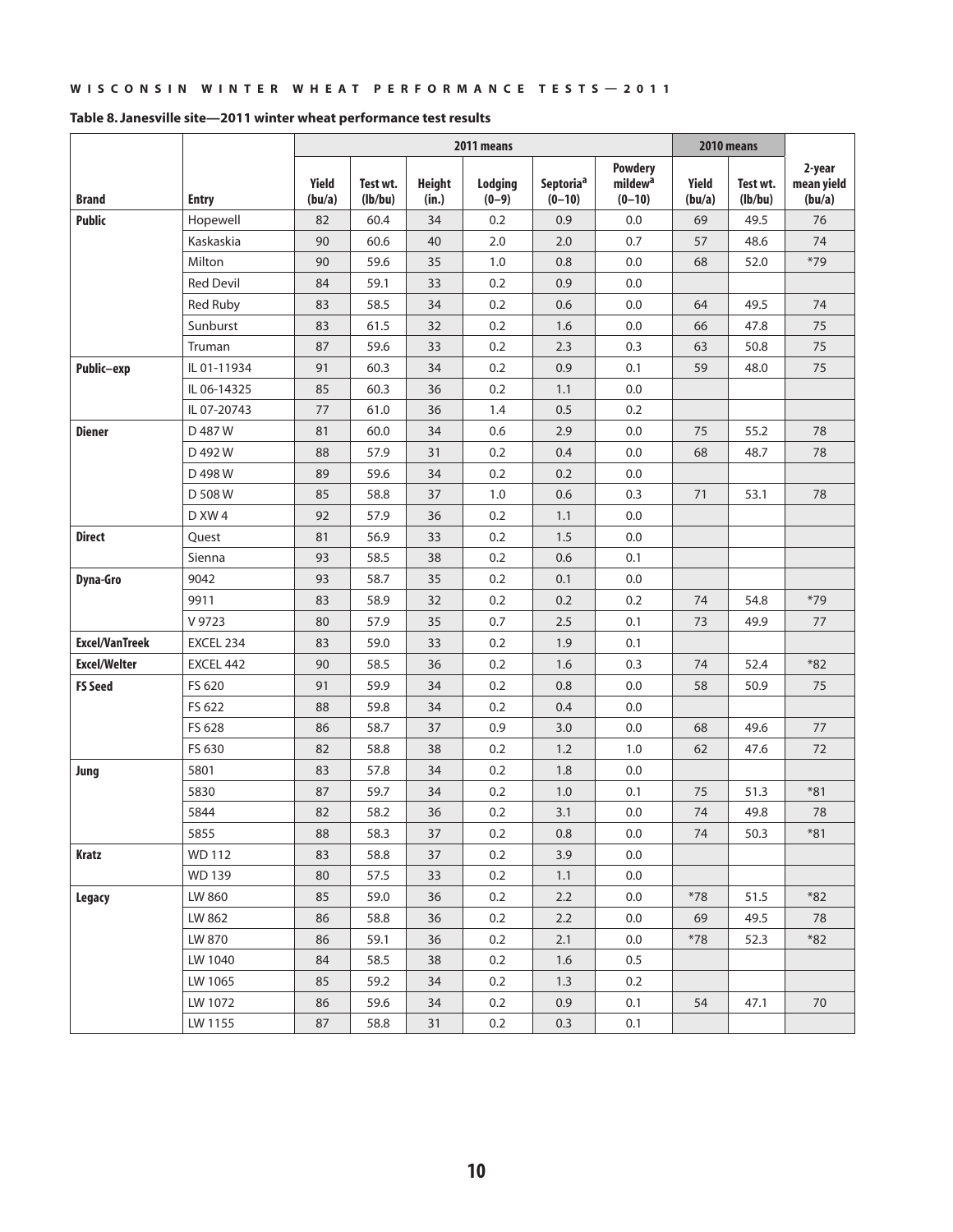#### **Table 8. continued**

|                          |                    | 2011 means      |                     |                        |                    |                       |                                                   | 2010 means      |                     |                                |
|--------------------------|--------------------|-----------------|---------------------|------------------------|--------------------|-----------------------|---------------------------------------------------|-----------------|---------------------|--------------------------------|
| <b>Brand</b>             | <b>Entry</b>       | Yield<br>(bu/a) | Test wt.<br>(lb/bu) | <b>Height</b><br>(in.) | Lodging<br>$(0-9)$ | Septoriaª<br>$(0-10)$ | <b>Powdery</b><br>mildew <sup>a</sup><br>$(0-10)$ | Yield<br>(bu/a) | Test wt.<br>(lb/bu) | 2-year<br>mean yield<br>(bu/a) |
| <b>Pioneer</b>           | 25R30              | 89              | 59.5                | 33                     | 0.2                | 0.6                   | 0.0                                               |                 |                     |                                |
|                          | 25R34              | 88              | 58.5                | 30                     | 0.2                | 0.4                   | 0.0                                               |                 |                     |                                |
|                          | 25R39              | 91              | 59.4                | 31                     | 0.2                | 0.3                   | 0.0                                               | 75              | 45.0                | $*83$                          |
|                          | 25R40              | 91              | 58.2                | 29                     | 0.2                | 0.4                   | 0.2                                               |                 |                     |                                |
|                          | 25R47              | 92              | 58.0                | 33                     | 0.2                | 0.4                   | 0.0                                               | 73              | 49.6                | $*83$                          |
| <b>PIP</b>               | 702                | 92              | 58.7                | 37                     | 0.8                | 0.9                   | 0.1                                               |                 |                     |                                |
|                          | 716                | 87              | 60.8                | 37                     | 2.9                | 1.3                   | 0.7                                               |                 |                     |                                |
|                          | 717                | 89              | 59.9                | 34                     | 0.2                | 1.1                   | 0.1                                               | 59              | 50.4                | 74                             |
|                          | 719                | 84              | 60.4                | 33                     | 0.2                | 0.7                   | 0.0                                               |                 |                     |                                |
|                          | 723                | 83              | 59.2                | 35                     | 0.2                | 1.6                   | 0.0                                               |                 |                     |                                |
|                          | 728                | 89              | 58.9                | 38                     | 1.7                | 1.2                   | 0.1                                               |                 |                     |                                |
|                          | 729                | 88              | 59.7                | 33                     | 0.2                | 0.2                   | 0.0                                               | 77              | 52.0                | $*83$                          |
|                          | 730                | 85              | 57.0                | 31                     | 0.2                | 0.6                   | 0.0                                               | 69              | 48.7                | $77$                           |
|                          | 731                | 87              | 59.9                | 34                     | 0.6                | 0.7                   | 0.0                                               |                 |                     |                                |
|                          | 736                | 84              | 59.5                | 37                     | 0.2                | 2.5                   | 0.0                                               |                 |                     |                                |
|                          | 740                | $*101$          | 58.5                | 34                     | 0.2                | 0.8                   | 0.1                                               |                 |                     |                                |
|                          | 743                | 92              | 59.7                | 36                     | 0.2                | 2.8                   | 0.1                                               |                 |                     |                                |
|                          | 750                | 85              | 60.2                | 33                     | 0.2                | 0.6                   | 0.0                                               |                 |                     |                                |
|                          | 752                | 93              | 59.0                | 33                     | 0.2                | 0.3                   | 0.0                                               | 69              | 50.6                | $*81$                          |
|                          | 756                | 91              | 59.5                | 37                     | 0.2                | 2.4                   | 0.1                                               |                 |                     |                                |
|                          | 760                | 85              | 59.5                | 35                     | 0.2                | 2.1                   | 0.0                                               | 74              | 52.9                | $*80$                          |
|                          | 760-Cruiser        | 85              | 59.1                | 36                     | 0.4                | 2.3                   | 0.0                                               | $*86$           | 54.5                | $*86$                          |
|                          | 761                | 86              | 59.1                | 36                     | 0.2                | 2.6                   | 0.0                                               | 74              | 53.6                | $*80$                          |
|                          | 766                | 93              | 59.5                | 37                     | 0.2                | 3.4                   | 0.0                                               |                 |                     |                                |
|                          | 773                | 90              | 59.6                | 37                     | 0.2                | 3.2                   | 0.0                                               |                 |                     |                                |
|                          | 776                | 86              | 59.7                | 36                     | 0.2                | 2.8                   | 0.1                                               |                 |                     |                                |
|                          | 786                | 84              | 59.1                | 33                     | 0.2                | 2.6                   | 0.2                                               |                 |                     |                                |
| <b>Pro Seed Genetics</b> | <b>PRO 200</b>     | 85              | 60.2                | 38                     | 1.6                | 0.9                   | 0.2                                               | 67              | 50.7                | 76                             |
|                          | <b>PRO 220</b>     | 75              | 60.6                | 36                     | 3.2                | 1.3                   | 0.3                                               | 71              | 56.4                | 73                             |
|                          | <b>PRO 240</b>     | 89              | 58.4                | 37                     | 1.5                | 3.2                   | 0.0                                               | 66              | 49.9                | 78                             |
|                          | <b>PRO Ex 260</b>  | $*94$           | 58.4                | 36                     | 0.2                | 1.3                   | 0.0                                               |                 |                     |                                |
|                          | <b>PRO Ex 280</b>  | 85              | 60.3                | 35                     | 0.2                | 1.0                   | 0.0                                               |                 |                     |                                |
|                          | PRO Ex 320A        | 91              | 59.5                | 36                     | 0.2                | 2.4                   | 0.9                                               | 77              | 53.0                | $*84$                          |
|                          | PRO Ex 360A        | $*94$           | 59.7                | 34                     | 0.2                | 0.7                   | 0.1                                               | 71              | 51.5                | $*83$                          |
| <b>Pro Seed/Kratz</b>    | <b>PRO 200-HMO</b> | 78              | 59.4                | 36                     | 0.2                | 1.3                   | 0.2                                               |                 |                     |                                |
|                          | <b>PRO 240-HMO</b> | 86              | 58.4                | 36                     | 0.2                | 2.7                   | 0.3                                               |                 |                     |                                |
| Syngenta                 | Branson            | 84              | 59.2                | 32                     | 0.2                | 0.7                   | 0.1                                               | $*79$           | 51.4                | $*82$                          |
|                          | OAKES              | $*94$           | 60.2                | 34                     | 0.2                | 0.4                   | 0.0                                               |                 |                     |                                |
|                          | W1062              | 80              | 58.7                | 35                     | 0.2                | 1.0                   | 0.0                                               |                 |                     |                                |
|                          | W1104              | 92              | 59.0                | 35                     | 0.2                | 0.3                   | 0.0                                               | 69              | 47.5                | $*81$                          |
|                          | W1566              | 84              | 57.6                | 40                     | 0.2                | 0.4                   | 0.1                                               | 67              | 48.3                | 76                             |
| Mean                     |                    | 86              | 59.2                | 34                     | 0.4                | 1.3                   | 0.1                                               | 62              | 56.6                | 78                             |
| LSD(.10)                 |                    | $\overline{7}$  | $1.0\,$             | $\overline{2}$         | 0.8                | 1.0                   | 0.3                                               | $\,8\,$         | 1.5                 | $\overline{7}$                 |

a Disease severity was rated on a scale from 0 to 10 as defined in table 3.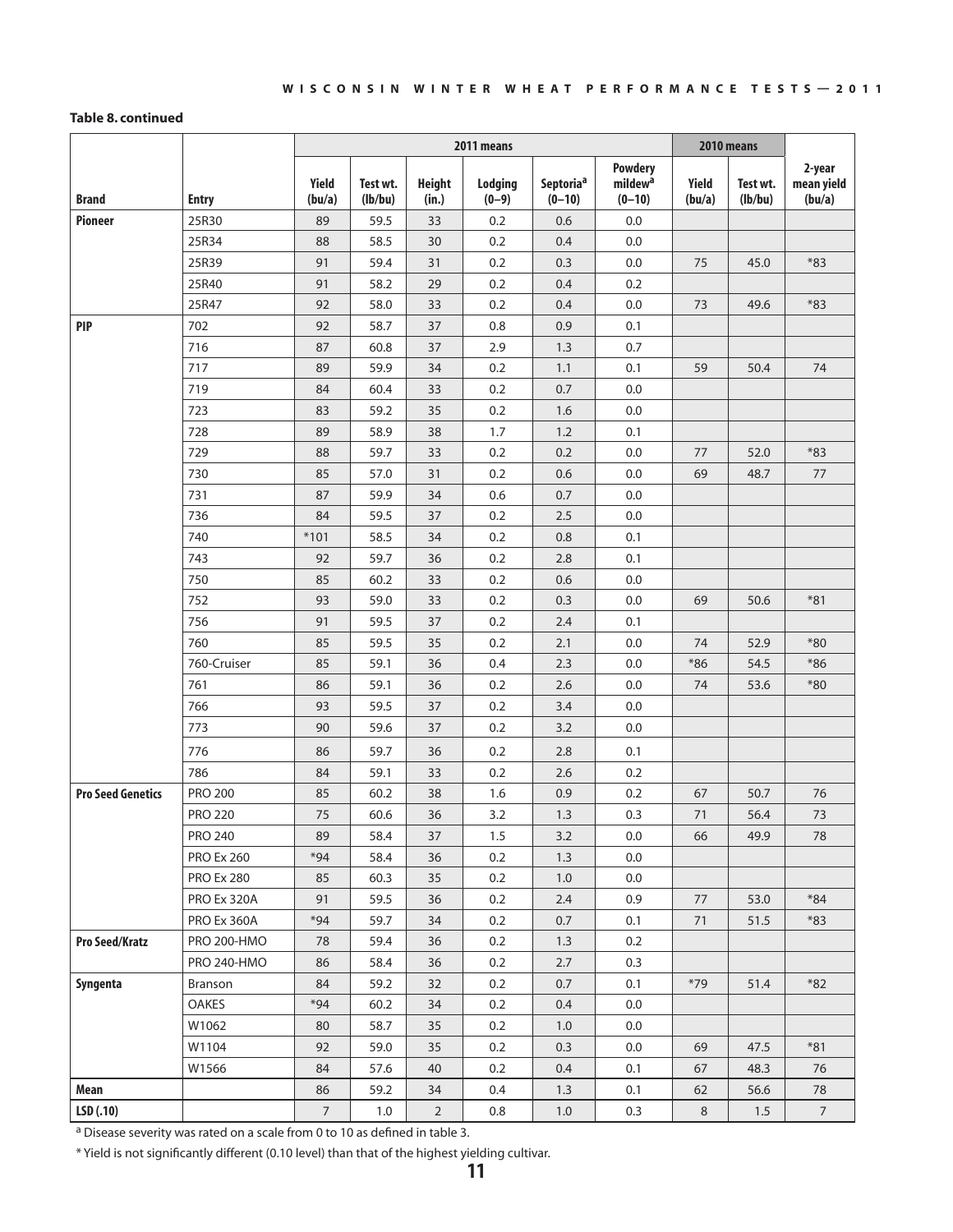#### **Table 9. Lancaster site—2011 winter wheat variety trial results**

|                       |                  | 2011 means             |                     |                        |                    |                                   |                                                   |                        | 2010 means          |                                |
|-----------------------|------------------|------------------------|---------------------|------------------------|--------------------|-----------------------------------|---------------------------------------------------|------------------------|---------------------|--------------------------------|
| <b>Brand</b>          | <b>Entry</b>     | <b>Yield</b><br>(bu/a) | Test wt.<br>(lb/bu) | <b>Height</b><br>(in.) | Lodging<br>$(0-9)$ | Septoria <sup>a</sup><br>$(0-10)$ | <b>Powdery</b><br>mildew <sup>a</sup><br>$(0-10)$ | <b>Yield</b><br>(bu/a) | Test wt.<br>(lb/bu) | 2-year mean<br>yield<br>(bu/a) |
| <b>Public</b>         | Hopewell         | 100                    | 57.7                | 34                     | 0.2                | 1.0                               | 0.0                                               | $*91$                  | 53.3                | 96                             |
|                       | Kaskaskia        | 91                     | 59.2                | 37                     | 0.4                | 1.5                               | 1.2                                               | 80                     | 56.3                | 86                             |
|                       | Milton           | 106                    | 58.2                | 34                     | 0.2                | 0.5                               | 0.1                                               | 84                     | 55.6                | 95                             |
|                       | <b>Red Devil</b> | 105                    | 57.9                | 34                     | 0.2                | 0.4                               | 0.1                                               |                        |                     |                                |
|                       | Red Ruby         | 104                    | 57.2                | 32                     | 0.4                | 0.5                               | 0.0                                               | 90                     | 56.0                | 97                             |
|                       | Sunburst         | 96                     | 60.1                | 29                     | 0.7                | 1.5                               | 0.1                                               | 87                     | 53.6                | 92                             |
|                       | Truman           | 105                    | 57.8                | 35                     | 0.2                | 1.7                               | 0.0                                               | 85                     | 54.1                | 95                             |
| Public-exp            | IL 01-11934      | 104                    | 60.1                | 34                     | 0.2                | 1.2                               | 0.0                                               | 84                     | 56.2                | 94                             |
|                       | IL 06-14325      | 102                    | 58.8                | 34                     | 0.5                | 1.3                               | 0.0                                               |                        |                     |                                |
|                       | IL 07-20743      | 93                     | 59.2                | 35                     | 1.9                | 1.3                               | 2.5                                               |                        |                     |                                |
| <b>Diener</b>         | D 487 W          | 96                     | 58.2                | 34                     | 0.2                | 2.5                               | 0.0                                               | 84                     | 56.2                | 90                             |
|                       | D 492 W          | 105                    | 55.8                | 31                     | 0.2                | 0.2                               | 0.0                                               | $*93$                  | 52.1                | 99                             |
|                       | D 498 W          | $*109$                 | 58.8                | 34                     | 0.2                | 0.5                               | 0.0                                               |                        |                     |                                |
|                       | D 508 W          | 102                    | 56.6                | 35                     | 0.4                | 1.7                               | 0.2                                               | 87                     | 54.3                | 95                             |
|                       | D XW 4           | *109                   | 56.5                | 38                     | 1.1                | 1.9                               | 0.0                                               |                        |                     |                                |
| <b>Direct</b>         | Quest            | 97                     | 56.2                | 33                     | 0.2                | 1.5                               | 0.0                                               |                        |                     |                                |
|                       | Sienna           | 101                    | 56.5                | 37                     | 0.7                | 1.0                               | 0.0                                               |                        |                     |                                |
| Dyna-Gro              | 9042             | *109                   | 57.0                | 33                     | 0.2                | 0.3                               | 0.0                                               |                        |                     |                                |
|                       | 9911             | 100                    | 58.4                | 33                     | 0.2                | 0.4                               | 0.1                                               | 81                     | 55.7                | 91                             |
|                       | V 9723           | 104                    | 56.9                | 38                     | 0.2                | 1.9                               | 0.0                                               | 88                     | 54.4                | 96                             |
| <b>Excel/VanTreek</b> | EXCEL 234        | 101                    | 57.4                | 34                     | 0.2                | 2.1                               | 0.0                                               |                        |                     |                                |
| <b>Excel/Welter</b>   | EXCEL 442        | 105                    | 56.9                | 37                     | 0.4                | 1.2                               | 0.0                                               | 90                     | 51.2                | 98                             |
| <b>FS Seed</b>        | FS 620           | 103                    | 58.3                | 34                     | 0.2                | 1.0                               | 0.0                                               | 77                     | 53.8                | 90                             |
|                       | FS 622           | 105                    | 57.6                | 33                     | 0.2                | 0.2                               | 0.0                                               |                        |                     |                                |
|                       | FS 628           | 104                    | 59.2                | 36                     | 0.4                | 1.4                               | 0.1                                               | 89                     | 54.7                | 97                             |
|                       | FS 630           | 100                    | 59.4                | 35                     | 0.6                | 1.6                               | 3.9                                               | 79                     | 53.7                | 90                             |
| Jung                  | 5801             | 102                    | 55.2                | 34                     | 0.2                | 1.1                               | 0.0                                               |                        |                     |                                |
|                       | 5830             | 96                     | 58.3                | 32                     | 0.2                | 0.5                               | 0.1                                               | 87                     | 56.3                | 92                             |
|                       | 5844             | $*110$                 | 56.6                | 36                     | 0.4                | 2.5                               | 0.0                                               | 85                     | 53.2                | 98                             |
|                       | 5855             | 108                    | 56.9                | 38                     | 0.2                | 0.5                               | 0.0                                               | $*91$                  | 54.2                | $*100$                         |
| Kratz                 | WD 112           | 97                     | 56.6                | 36                     | 0.9                | 1.6                               | $0.0\,$                                           |                        |                     |                                |
|                       | <b>WD 139</b>    | 100                    | 55.3                | 33                     | 0.2                | 1.2                               | 0.0                                               |                        |                     |                                |
| <b>Legacy</b>         | LW 860           | 97                     | 57.9                | 36                     | 0.2                | 4.0                               | 0.0                                               | 86                     | 55.1                | 92                             |
|                       | LW 862           | 102                    | 56.9                | 37                     | 0.2                | 2.1                               | 0.0                                               | 79                     | 54.2                | 91                             |
|                       | LW 870           | 105                    | 58.3                | 35                     | 1.2                | 1.9                               | 0.0                                               | 88                     | 55.4                | 97                             |
|                       | LW 1040          | 101                    | 56.9                | 36                     | 0.4                | 1.1                               | 0.3                                               |                        |                     |                                |
|                       | LW 1065          | 95                     | 58.1                | 33                     | 0.2                | 3.7                               | $0.0\,$                                           |                        |                     |                                |
|                       | LW 1072          | *109                   | 57.8                | 33                     | 0.5                | 1.8                               | 0.0                                               | 78                     | 55.1                | 94                             |
|                       | LW 1155          | $*113$                 | 55.8                | 32                     | 0.2                | 0.3                               | 0.0                                               |                        |                     |                                |
| Pioneer               | 25R30            | $*110$                 | 57.8                | 31                     | 0.2                | 0.3                               | 0.1                                               |                        |                     |                                |
|                       | 25R34            | $*117$                 | 58.5                | 33                     | 0.2                | 0.7                               | 0.0                                               |                        |                     |                                |
|                       | 25R39            | $*112$                 | 57.3                | 33                     | 1.5                | 0.3                               | 0.0                                               | 79                     | 52.1                | 96                             |
|                       | 25R40            | $*113$                 | 55.8                | 31                     | 0.2                | 0.1                               | 0.1                                               |                        |                     |                                |
|                       | 25R47            | $*110$                 | 56.0                | 31                     | 0.2                | 0.5                               | 0.0                                               | 85                     | 52.7                | 98                             |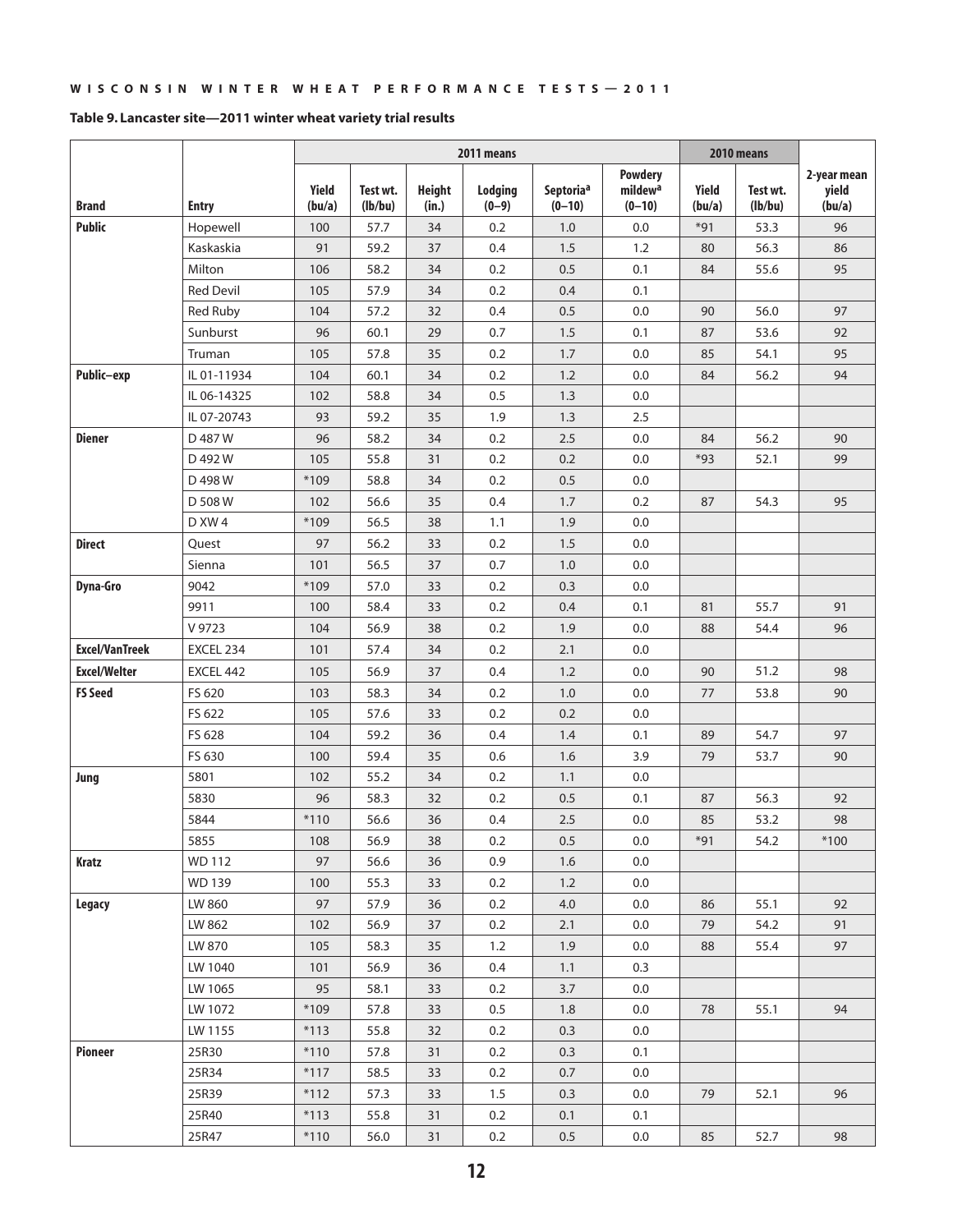#### **Table 9. continued**

|                          |                    | 2011 means      |                     |                        |                    |                       |                                                   |                 | 2010 means          |                                |
|--------------------------|--------------------|-----------------|---------------------|------------------------|--------------------|-----------------------|---------------------------------------------------|-----------------|---------------------|--------------------------------|
| <b>Brand</b>             | <b>Entry</b>       | Yield<br>(bu/a) | Test wt.<br>(lb/bu) | <b>Height</b><br>(in.) | Lodging<br>$(0-9)$ | Septoriaª<br>$(0-10)$ | <b>Powdery</b><br>mildew <sup>a</sup><br>$(0-10)$ | Yield<br>(bu/a) | Test wt.<br>(lb/bu) | 2-year mean<br>yield<br>(bu/a) |
| <b>PIP</b>               | 702                | 104             | 56.7                | 38                     | 0.4                | 1.2                   | 0.0                                               |                 |                     |                                |
|                          | 716                | 101             | 59.3                | 35                     | 0.4                | 1.8                   | 0.3                                               |                 |                     |                                |
|                          | 717                | 101             | 58.0                | 35                     | 0.2                | 2.0                   | 0.0                                               | 78              | 52.7                | 90                             |
|                          | 719                | 91              | 58.0                | 33                     | 0.7                | 1.4                   | $0.0\,$                                           |                 |                     |                                |
|                          | 723                | 102             | 57.6                | 35                     | 0.2                | 2.5                   | 0.1                                               |                 |                     |                                |
|                          | 728                | 107             | 56.7                | 35                     | 0.5                | 1.3                   | 0.3                                               |                 |                     |                                |
|                          | 729                | $*113$          | 58.3                | 35                     | 0.2                | 0.2                   | 0.0                                               | *98             | 55.1                | $*106$                         |
|                          | 730                | 107             | 55.6                | 30                     | 0.4                | 0.3                   | 0.1                                               | $*93$           | 52.3                | $*100$                         |
|                          | 731                | 106             | 57.2                | 32                     | 0.2                | 0.3                   | 0.0                                               |                 |                     |                                |
|                          | 736                | 97              | 57.6                | 35                     | 1.3                | 4.8                   | 0.0                                               |                 |                     |                                |
|                          | 740                | 84              | 55.8                | 35                     | 2.4                | 0.6                   | 0.3                                               |                 |                     |                                |
|                          | 743                | 94              | 57.6                | 35                     | 0.2                | 5.1                   | 0.1                                               |                 |                     |                                |
|                          | 750                | 105             | 58.8                | 33                     | 0.2                | 1.8                   | $0.0\,$                                           |                 |                     |                                |
|                          | 752                | 107             | 57.1                | 34                     | 0.9                | 0.1                   | 0.0                                               | 89              | 54.4                | 98                             |
|                          | 756                | 105             | 58.6                | 37                     | 0.2                | 3.3                   | $0.0\,$                                           |                 |                     |                                |
|                          | 760                | 107             | 58.0                | 37                     | 0.2                | 2.2                   | 0.1                                               | 87              | 53.9                | 97                             |
|                          | 760-Cruiser        | 104             | 58.6                | 36                     | 0.2                | 2.7                   | 0.1                                               | $*91$           | 54.5                | 98                             |
|                          | 761                | 102             | 57.9                | 35                     | 0.2                | 2.9                   | 0.3                                               | $*96$           | 54.1                | 99                             |
|                          | 766                | 102             | 58.2                | 34                     | 0.2                | 4.1                   | 0.1                                               |                 |                     |                                |
|                          | 773                | 107             | 58.2                | 36                     | 1.7                | 2.8                   | 0.0                                               |                 |                     |                                |
|                          | 776                | 104             | 57.9                | 35                     | 0.7                | 4.5                   | 0.0                                               |                 |                     |                                |
|                          | 786                | 104             | 57.7                | 37                     | 0.2                | 3.7                   | 0.0                                               |                 |                     |                                |
| <b>Pro Seed Genetics</b> | <b>PRO 200</b>     | 99              | 59.1                | 36                     | 0.6                | 1.5                   | 0.4                                               | 80              | 54.9                | 90                             |
|                          | <b>PRO 220</b>     | 88              | 59.0                | 35                     | 0.2                | 0.7                   | 0.6                                               | 77              | 56.6                | 83                             |
|                          | <b>PRO 240</b>     | $*110$          | 57.9                | 36                     | 0.2                | 2.5                   | 0.1                                               | 85              | 53.2                | 98                             |
|                          | <b>PRO Ex 260</b>  | 105             | 56.1                | 33                     | 2.6                | 0.3                   | 0.0                                               |                 |                     |                                |
|                          | <b>PRO Ex 280</b>  | 104             | 58.7                | 32                     | 0.6                | 2.1                   | $0.0\,$                                           |                 |                     |                                |
|                          | PRO Ex 320A        | 105             | 57.3                | 35                     | 0.2                | 2.7                   | 0.0                                               | $*91$           | 55.1                | 98                             |
|                          | PRO Ex 360A        | 108             | 58.4                | 33                     | 0.2                | 0.3                   | 0.1                                               | $*92$           | 55.2                | $*100$                         |
| <b>Pro Seed/Kratz</b>    | PRO 200-HMO        | 102             | 58.3                | 35                     | 0.4                | 0.9                   | 0.9                                               |                 |                     |                                |
|                          | <b>PRO 240-HMO</b> | 102             | 57.2                | 38                     | 0.2                | 2.5                   | 0.0                                               |                 |                     |                                |
| Syngenta                 | Branson            | $*110$          | 57.1                | 32                     | 0.2                | 0.9                   | 0.1                                               | $*96$           | 53.8                | $*103$                         |
|                          | OAKES              | 106             | 58.2                | 33                     | 0.2                | 0.7                   | 0.1                                               |                 |                     |                                |
|                          | W1062              | 105             | 57.0                | 37                     | 0.4                | 0.3                   | 0.0                                               |                 |                     |                                |
|                          | W1104              | 102             | 56.4                | 33                     | 0.2                | 0.4                   | 0.0                                               | 84              | 51.6                | 93                             |
|                          | W1566              | 103             | 56.0                | 38                     | 0.2                | $0.5\,$               | 0.0                                               | 87              | 51.9                | 95                             |
| Mean                     |                    | 102             | 57.6                | 34                     | 0.5                | 1.4                   | 0.1                                               | 86              | 54.3                | 95                             |
| LSD(.10)                 |                    | $\,8\,$         | 1.4                 | $\overline{2}$         | 0.9                | 1.5                   | 0.5                                               | $7\overline{ }$ | 1.8                 | 6                              |

 $a$  Disease severity was rated on a scale from 0 to 10 as defined in table 3.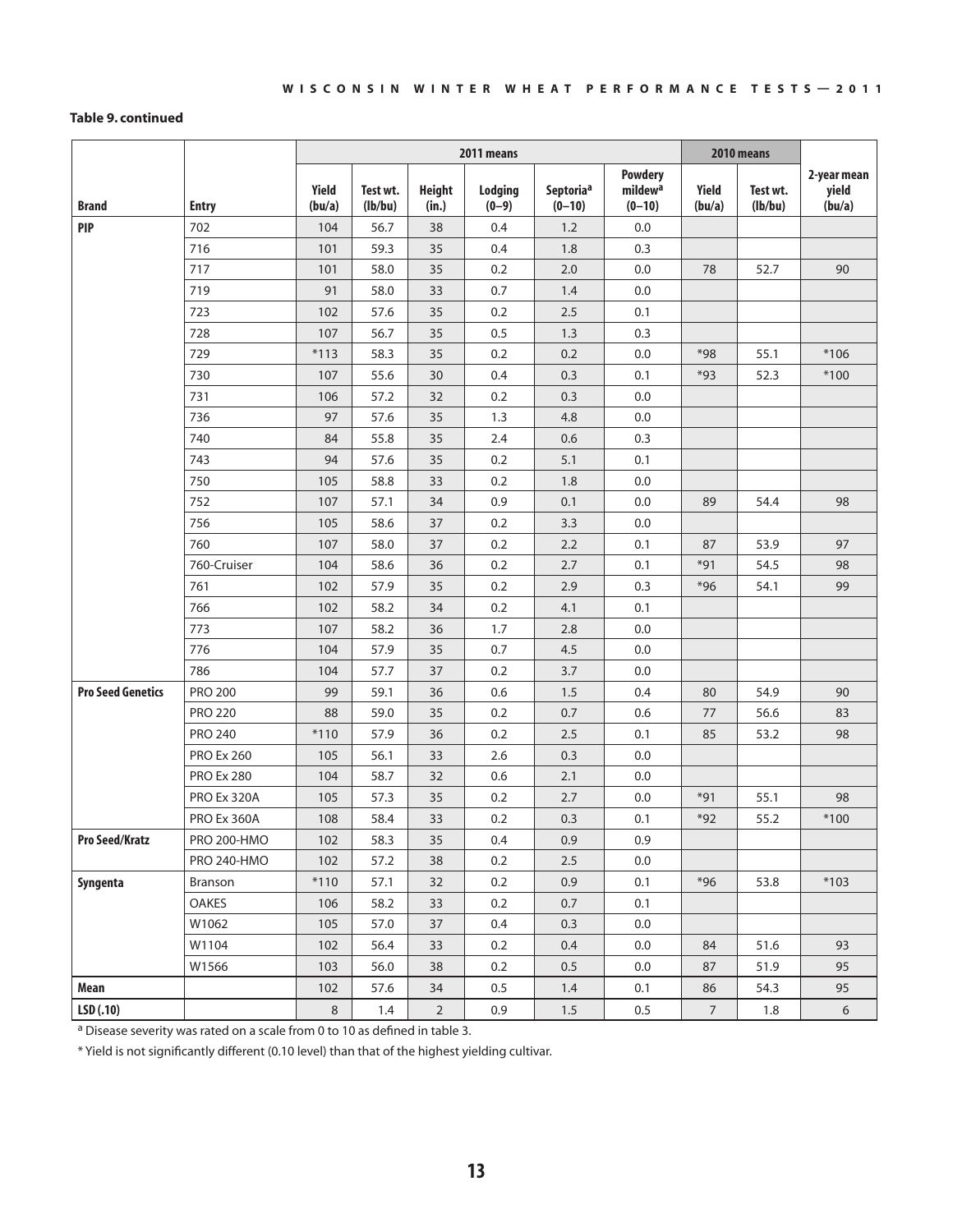# **Testing agencies**

The Wisconsin Winter Wheat Performance Tests were conducted by the Departments of Agronomy and Plant Pathology, College of Agricultural and Life Sciences and the University of Wisconsin-Extension, in cooperation and with support from the Wisconsin Crop Improvement Association.

## **Additional information**

• Check the following publications for additional information on small grain production and seed availability. Both are updated annually.

*Pest Management in Wisconsin Field Crops* (A3646) at learningstore.uwex.edu

*The Wisconsin Certified Seed Directory*  at wcia.wisc.edu

• For information on seed availability of public varieties, contact:

Wisconsin Crop Improvement Association 554 Moore Hall 1575 Linden Drive Madison, WI 53706 (608) 262-1341, wcia.wisc.edu

• To access crop performance testing information electronically, visit: www.coolbean.info.